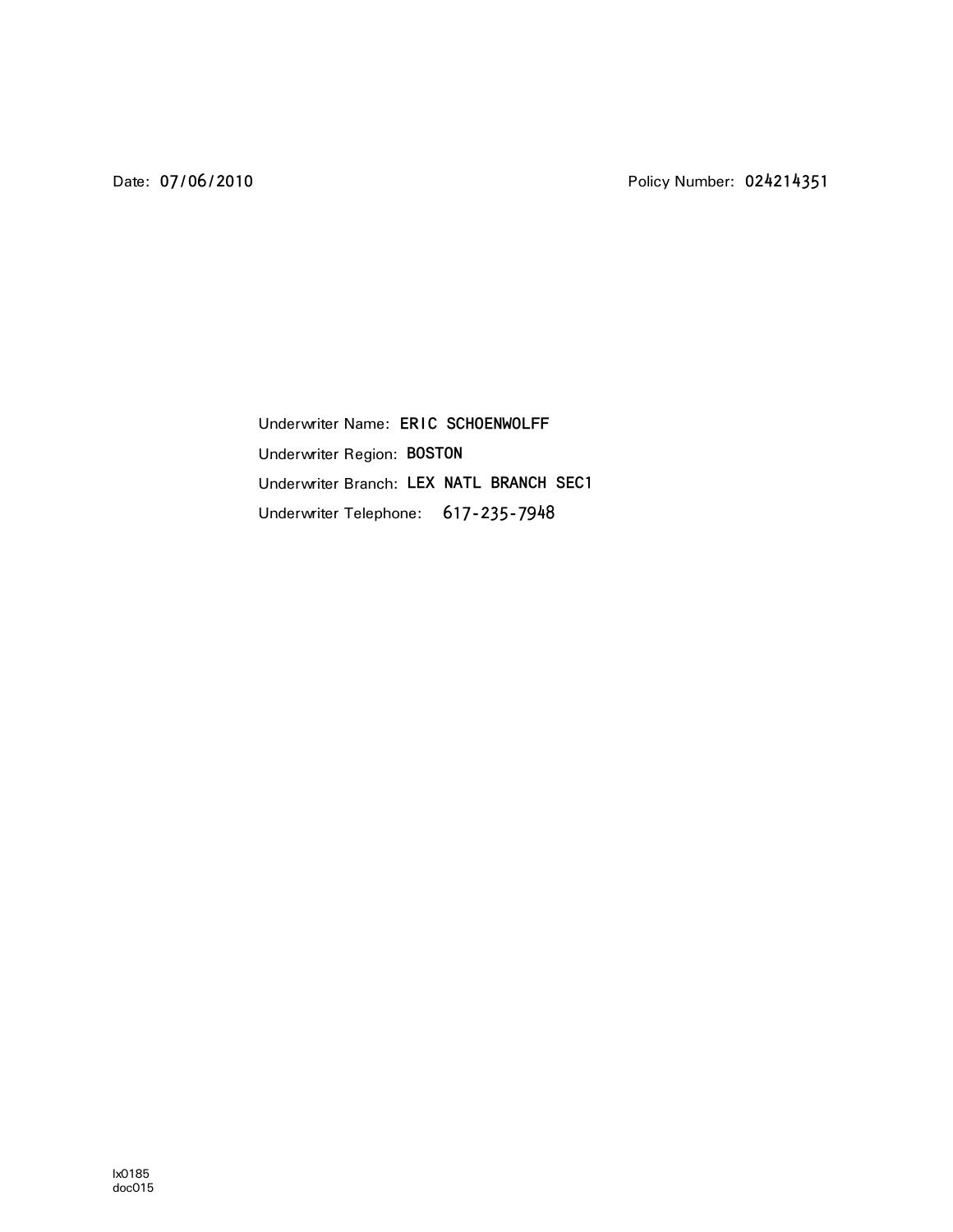#### Named Insured: SCHOOL SUPPORT PURCHASING GROUP AND ALL ITS MEMBERS, AND THEIR OFFICERS, DIRECTORS&VOLUNTEERS

| Policy No: 024214351 |                     |                    | 07/01/2010<br>Effective Date: |
|----------------------|---------------------|--------------------|-------------------------------|
| Form Number          | <b>Edition Date</b> | Endorsement Number | Title                         |
| LX8099               | 09/06               |                    | NOT FOR PROFIT D&O LIAB DEC   |
| LX8100               | 09/06               |                    | NOT FOR PROFIT D&O LIAB TXT   |
| LX8416               | 09/08               | 001                | ACCIDENT INSURANCE ENDT       |
| LX8138               | 09/06               | 002                | NUCLEAR ENERGY EXCL-NFP&NFXS  |
| LX8102               | 09/06               | 003                | TERRORISM PREM CHARGE ENDT    |
| <b>FSE072</b>        | 02/91               | 004                | PRIOR ACTS RETRO              |
| LX8202               | 10/07               | 005                | COVERAGE TERRIRTORY (OFAC)    |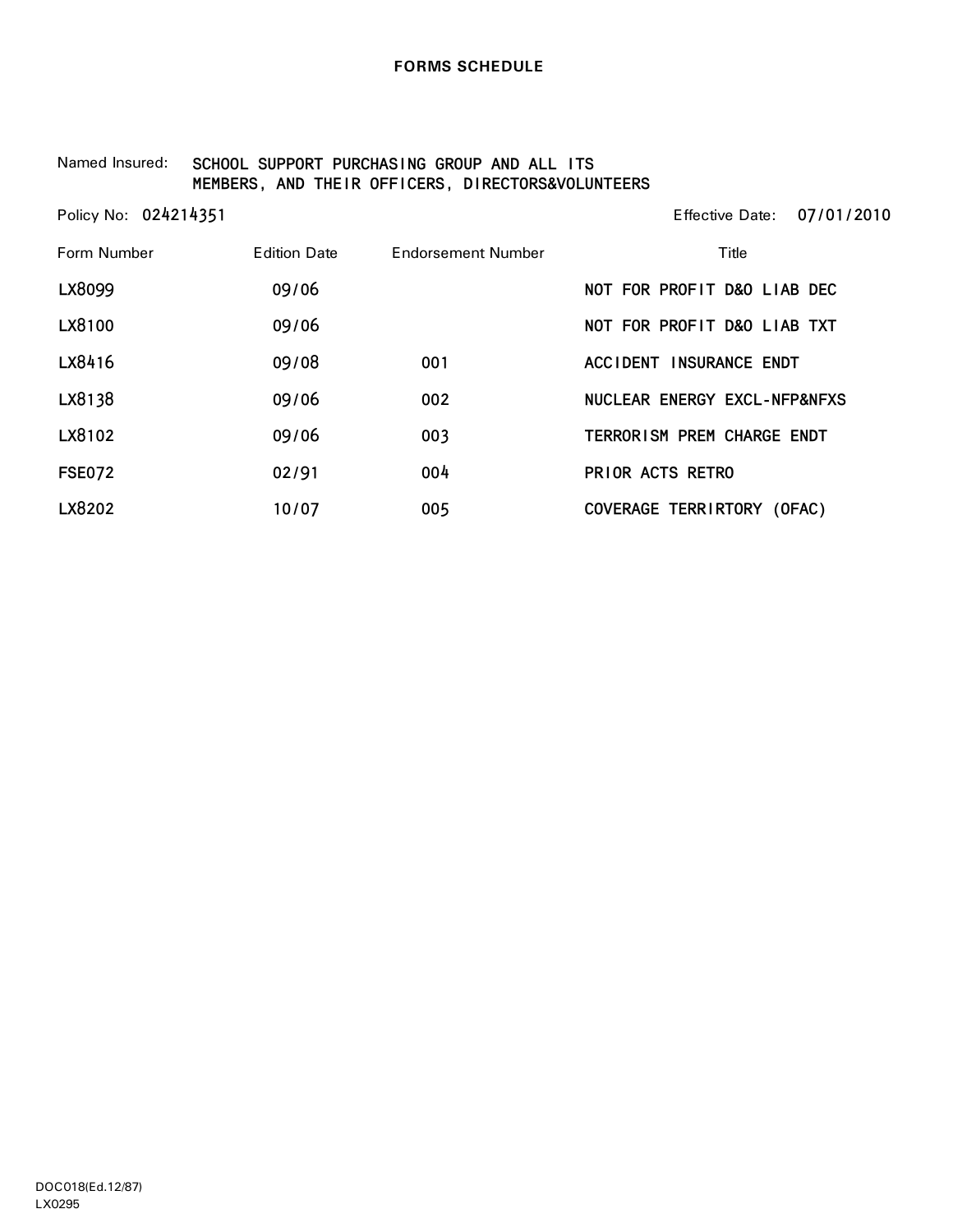# **POLICYHOLDER NOTICE**

Thank you for purchasing insurance from the Chartis companies. Chartis insurance companies generally pay compensation to brokers and independent agents, and may have paid compensation in connection with your policy. You can review and obtain information about the nature and range of compensation paid by Chartis insurance companies to brokers and independent agents in the United States by visiting our website at www.chartisinsurance.com/producercompensation or by calling 1-800-706-3102.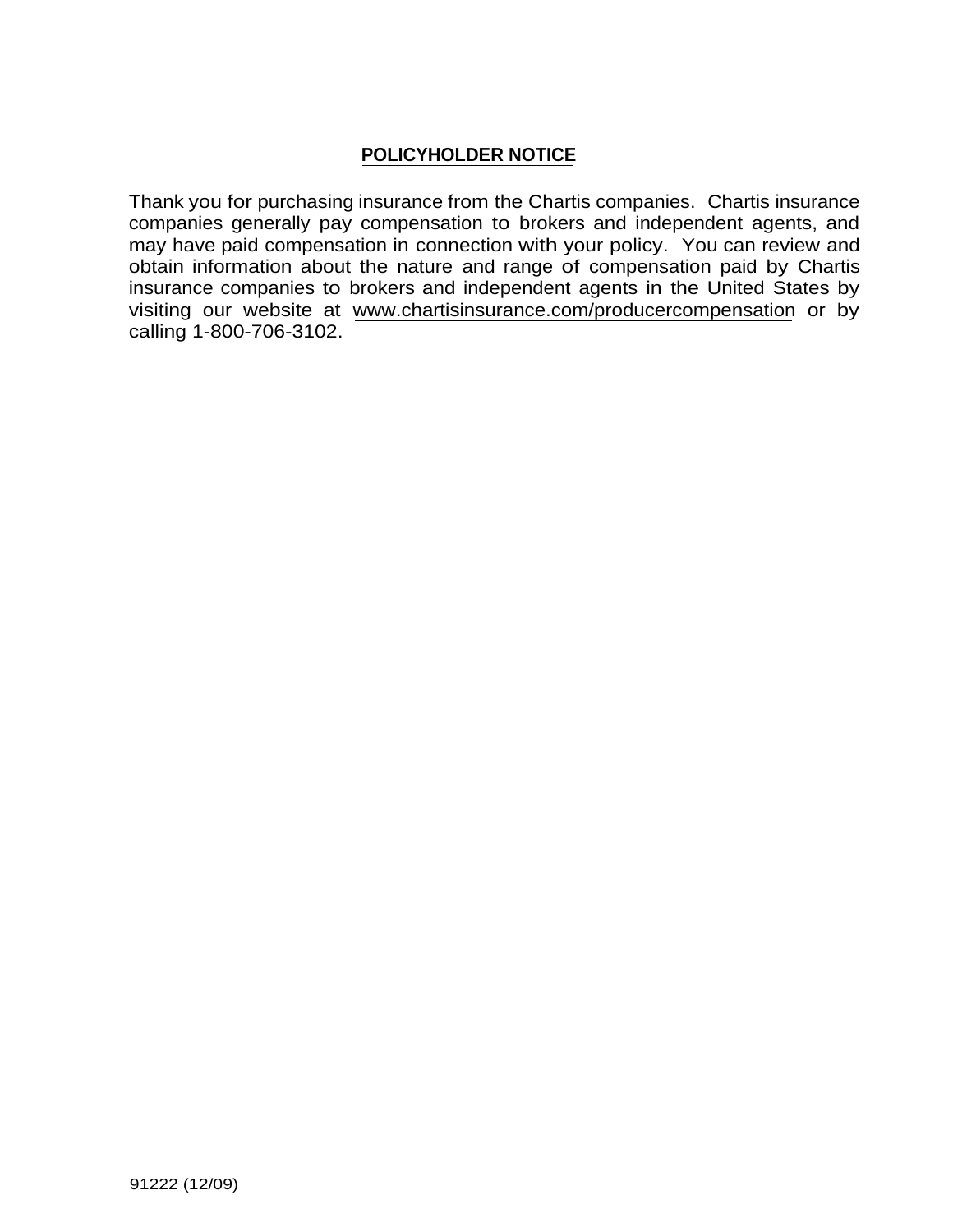## **LEXINGTON INSURANCE COMPANY**

**Administrative Offices: 100 Summer Street, Boston, Massachusetts 02110-2103** (hereinafter called the Company)

### **NOT-FOR-PROFIT ORGANIZATION DIRECTORS, OFFICERS AND TRUSTEES LIABILITY POLICY**

**NOTICE: EXCEPT TO SUCH EXTENT AS MAY OTHERWISE BE PROVIDED HEREIN, THE COVERAGE OF THIS POLICY IS LIMITED TO LIABILITY FOR ONLY THOSE CLAIMS THAT ARE FIRST MADE AGAINST THE INSUREDS DURING THE POLICY PERIOD. PLEASE READ THE POLICY CAREFULLY AND DISCUSS THE COVERAGE THEREUNDER WITH YOUR INSURANCE AGENT OR BROKER.** 

**NOTICE: AMOUNTS INCURRED FOR DEFENSE COSTS SHALL REDUCE THE LIMIT OF LIABILITY AVAILABLE TO PAY JUDGMENTS OR SETTLEMENTS, AND SHALL BE APPLIED AGAINST THE RETENTION AMOUNT.** 

**NOTICE: THE INSURER DOES NOT ASSUME ANY DUTY TO DEFEND; HOWEVER, THE INSURER MAY, AND UPON WRITTEN REQUEST OF THE INSUREDS OR THE ORGANIZATION MUST, ADVANCE DEFENSE COSTS PAYMENTS PRIOR TO THE FINAL DISPOSITION OF A CLAIM.** 

#### **DECLARATIONS**

Policy Number:

024214351 Renewal of: 001621347

ITEM 1. **NAMED ORGANIZATION:**

MAILING ADDRESS: SCHOOL SUPPORT PURCHASING GROUP AND ALL ITS 1445 RESEARCH BLVD. SUITE 320 ROCKVILLE, MD 20850 MEMBERS, AND THEIR OFFICERS, DIRECTORS&VOLUNTEERS

STATE OF INCORPORATION OF NAMED INSURED: MARYLAND

- ITEM 2. POLICY PERIOD: FROM: 07/01/2010 To: 07/01/2011 (A. M. Standard Time at the address stated in ITEM 1)
- ITEM 3. LIMIT OF LIABILITY:

| (A) | \$1,000,000  |  |
|-----|--------------|--|
| (B) | \$10,000,000 |  |

for all **Loss** arising from **Claims** alleging the same  **Wrongful Act** or **Interrelated Wrongful Acts** 

Aggregate for all **Loss** and Coverages (including **Defense Costs**)

ITEM 4. **RETENTION:** and Indemnifiable Loss: \$2,500 Not-For-Profit Organization Reimbursement

for all **Loss** arising from **Claims** alleging the same **Wrongful Act** or related **Wrongful Acts** 

 $$15,000$ 

ITEM 5**.** PREMIUM: Annual Minimum Premium: **Minimum Earned Premium** at Inception:  $$5,250$ 

und Reggenda

**Authorized Representative OR Countersignature (In states where applicable)**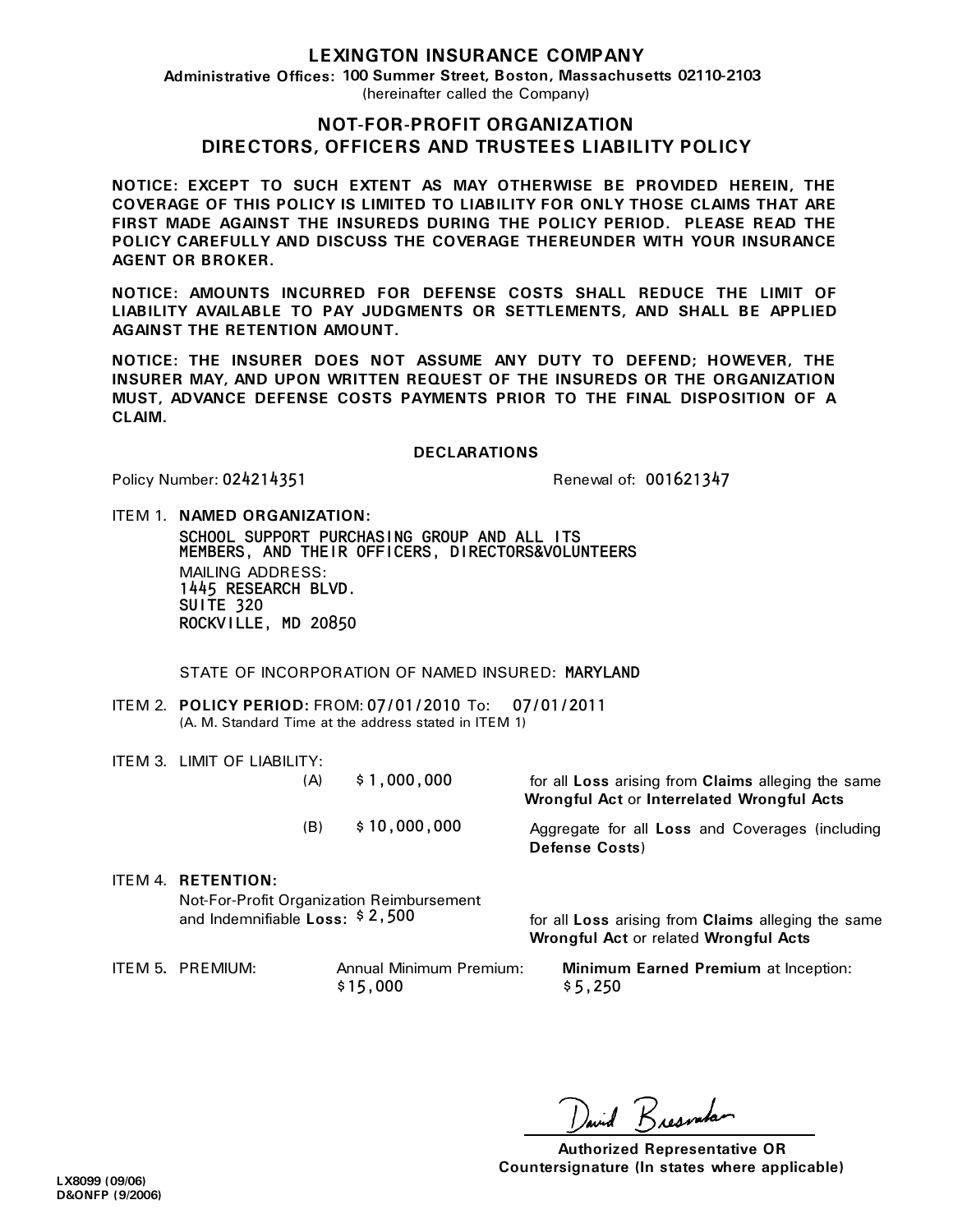## **LEXINGTON INSURANCE COMPANY**

**Administrative Offices: 100 Summer Street, Boston, Massachusetts 02110-2103**

# **NOT-FOR-PROFIT ORGANIZATION DIRECTORS, OFFICERS AND TRUSTEES LIABILITY POLICY**

In consideration of the payment of the premium, and in reliance upon the **Application** and statements made to Lexington Insurance Company (herein called the **"Insurer"**), which forms a part of this policy, the **Insurer** agrees as follows:

#### **1. INSURING AGREEMENTS**

#### **A. NOT-FOR-PROFIT LIABILITY**

This policy shall, subject to the **Limit of Liability** set forth in Item 3 of the Declarations, pay on behalf of the **Insured** all sums which the **Insured** shall become legally obligated to pay as **Loss** resulting from any **Claim** or **Claims** first made against the **Insured** and reported to the **Insurer** during the **Policy Period** or the **Extended Reporting Period** (if applicable) for any alleged **Wrongful Act** of the **Insured** or of any other person for whose **Wrongful Act** the **Organization** is legally responsible, but only if such **Wrongful Act** occurs prior to the end of the **Policy Period**.

#### **B. DEFENSE COSTS (INCLUDED IN THE LIMIT OF LIABILITY)**

With respect to any such **Wrongful Act** for which insurance is afforded by this policy under Insuring Agreement A above, the **Insurer** may, and upon written request of the **Insureds** or the **Named Organization** shall advance **Defense Costs** as they are incurred, as part of and subject to the **Limit of Liability** set forth in Item 3 of the Declarations and the **Retention** set forth in Item 4 of the Declarations, pay the **Insured's Defense Costs** as they are incurred. The **Insurer** shall at all times have the right, but not the duty, to assume the defense of any **Claim** against the **Insured**. The **Insured** shall give the **Insurer** such information and cooperation as it may reasonably require. In the event the **Insurer** does not assume the defense of the **Insured**, the **Insurer** shall, nevertheless, have the right to effectively associate with the **Insured** in the defense and settlement of any **Claim** that appears reasonably likely to involve the **Insurer**, including, but not limited to, the right to effectively associate in the negotiation of a settlement.

The **Insured** shall not admit liability for or settle any **Claim** or suit or incur any **Defense Costs** without the **Insurer's** prior written consent, which consent shall not be unreasonably withheld; however, if the **Insured** is able to dispose of all **Claims** which are subject to one **Retention** amount for an amount not exceeding the **Retention** amount (inclusive of **Defense Costs**), then the **Insurer's** consent shall not be required for such **Claims**.

If the **Insured** refuses to consent to any settlement recommended by the **Insurer** and acceptable to the claimant, the **Insurer** may then withdraw from the defense of the **Insured** (if it has assumed the **Insured's** defense), by tendering control of the defense to the **Insured**. The **Insured** shall thereafter at his or her or its own expense negotiate or defend such **Claim** or suit independently of the **Insurer**, and the **Insurer's** liability shall not exceed the amount for which the **Claim** or suit could have been settled if such recommendation was consented to, plus **Defense Costs** incurred by the **Insurer**, and **Defense Costs** incurred by the **Insured** with the **Insurer's** written consent, prior to the date of the **Insured's** refusal to settle.

The **Insurer** shall not be obligated to pay any **Claim** or judgment or **Defense Costs** or to defend or continue to defend any **Claim** after the **Limit of Liability** set forth in Item 3 of the Declarations has been exhausted by payment by the **Insurer** of **Loss** for any **Claims** in an amount equal to the **Limit of Liability** set forth in Item 3 of the Declarations.

#### **2. DEFINITIONS**

(a) **"Application"** means each and every signed application, any attachments to such applications, other materials submitted therewith or incorporated therein and any other documents submitted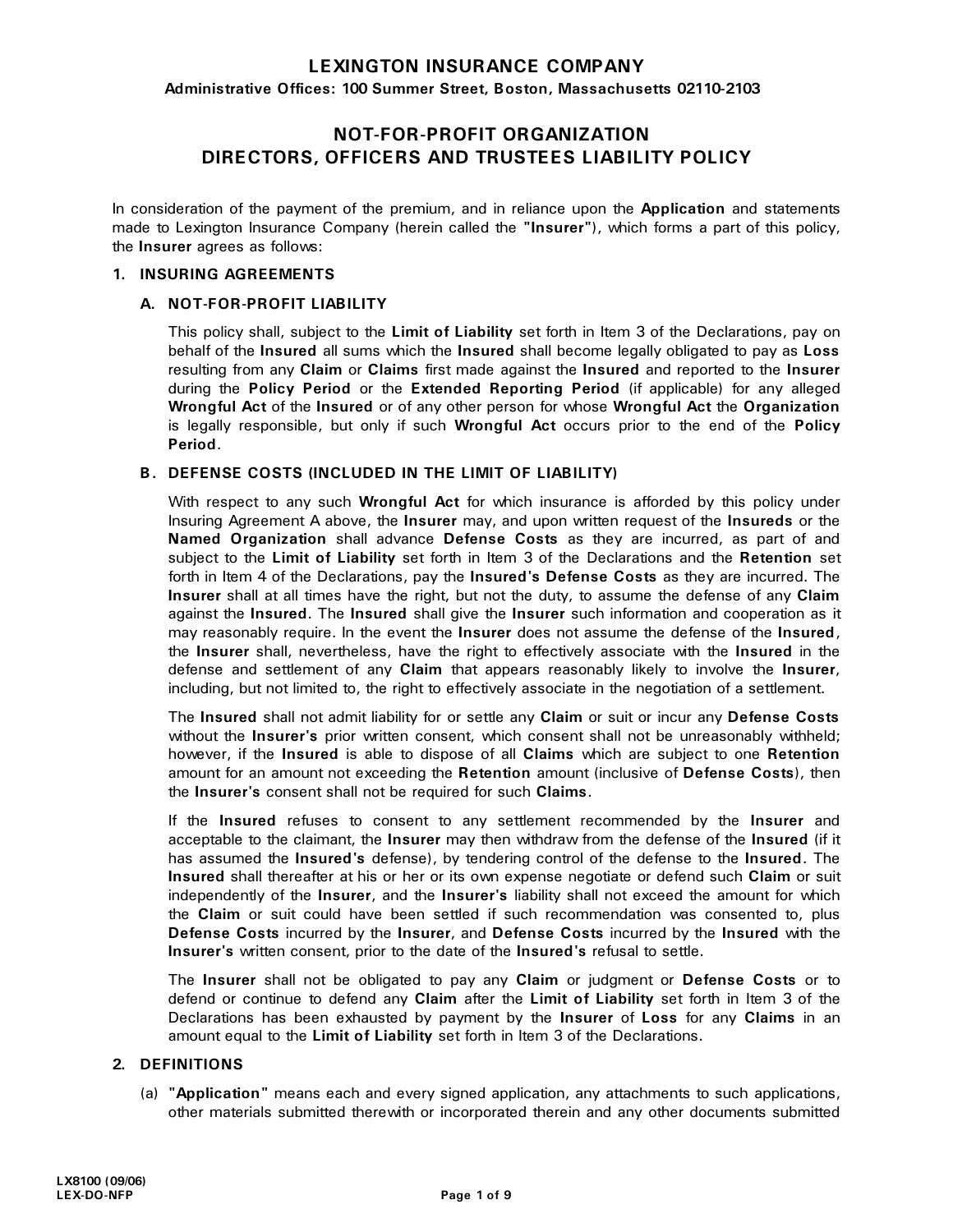in connection with the underwriting of this policy or the underwriting of any other policy of which this policy is a renewal, replacement or which it succeeds in time.

- (b) **"Claim"** means:
	- (1) a written demand for monetary, non-monetary or injunctive relief;
	- (2) a civil, criminal, administrative, regulatory or arbitration proceeding for monetary, non-monetary or injunctive relief which is commenced by: (i) service of a complaint or similar pleading; (ii) return of an indictment, information or similar document (in the case of a criminal proceeding); or (iii) receipt or filing of a notice of charges; or
	- (3) a civil, criminal, administrative or regulatory investigation of an **Individual Insured**:
		- (i) once such **Individual Insured** is identified in writing by such investigating authority as a person against whom a proceeding described in Definition (a)(2) may be commenced; or
		- (ii) in the case of an investigation by any federal or state regulatory or government authority or foreign equivalent, after the service of a subpoena upon such **Individual Insured**.
- (c) **"Defense Costs"** means reasonable and necessary fees, costs and expenses (including premiums for any appeal bond, attachment bond or similar bond, but without any obligation to apply for or furnish any such bond), incurred by the **Insurer** or by the **Insured** with the written consent of the **Insurer**, and resulting solely from the investigation, adjustment, defense and appeal of any **Claim** against the **Insured**, but excluding salaries of any **Insured** and excluding loss of earnings or charitable gifts by any **Insured**.
- (d) **"Discrimination"** means actual or alleged interference with the performance of employment duties, failure to promote or hire, and/or the termination of employment because of race, color, religion, age, sex, sexual preference, handicap, pregnancy or national origin. For the purposes of this policy, "handicap" does not include drug or alcohol dependency.
- (e) **"Employment Practices Claim"** means any **Claim** made against an **Insured Alleging "Discrimination," "Sexual Harassment"** and/or **"Wrongful Termination." "Alleging"** for the purpose of the definition of **"Employment Practices Claim**" and Exclusion 4(k) means lodging a complaint or charge with the **Organization's** management or with any government agency, or commencing a civil action.
- (f) **"Individual Insured(s)"** means all natural persons who were, are or become directors, trustees, officers, employees, committee members or volunteers of the **Organization**.
- (g) **"Insured"** means the **Organization** and any **Individual Insureds**.
- (h) **"Interrelated Wrongful Acts"** means any and all **Wrongful Acts** that are the same, related or continuous, or **Wrongful Acts** that arise from a common foundation of facts. **Claims** can allege **"Interrelated Wrongful Acts"** regardless of whether such **Claims** involve the same or different claimants, **Insureds** or legal causes of action.
- (i) **"Loss"** means damages, judgments, settlements and **Defense Costs**; however, **Loss** shall not include civil or criminal fines or penalties imposed by law, punitive or exemplary damages, the multiplied portion of multiplied damages, taxes, non-pecuniary relief, any amount for which the **Insured** is not financially liable or which is without legal recourse to the **Insured**, or matters which may be deemed uninsurable under the law pursuant to which this policy shall be construed.
- (j) **"Organization"** means the entity(ies) designated in Item 1 of the Declarations and its **"Subsidiaries."**
- (k) **"Personal Wrongful Act"** means any:
	- (1) false arrest, wrongful detention or imprisonment, or malicious prosecution;
	- (2) libel, slander, defamation, or publication or utterance in violation of an individual's right of privacy: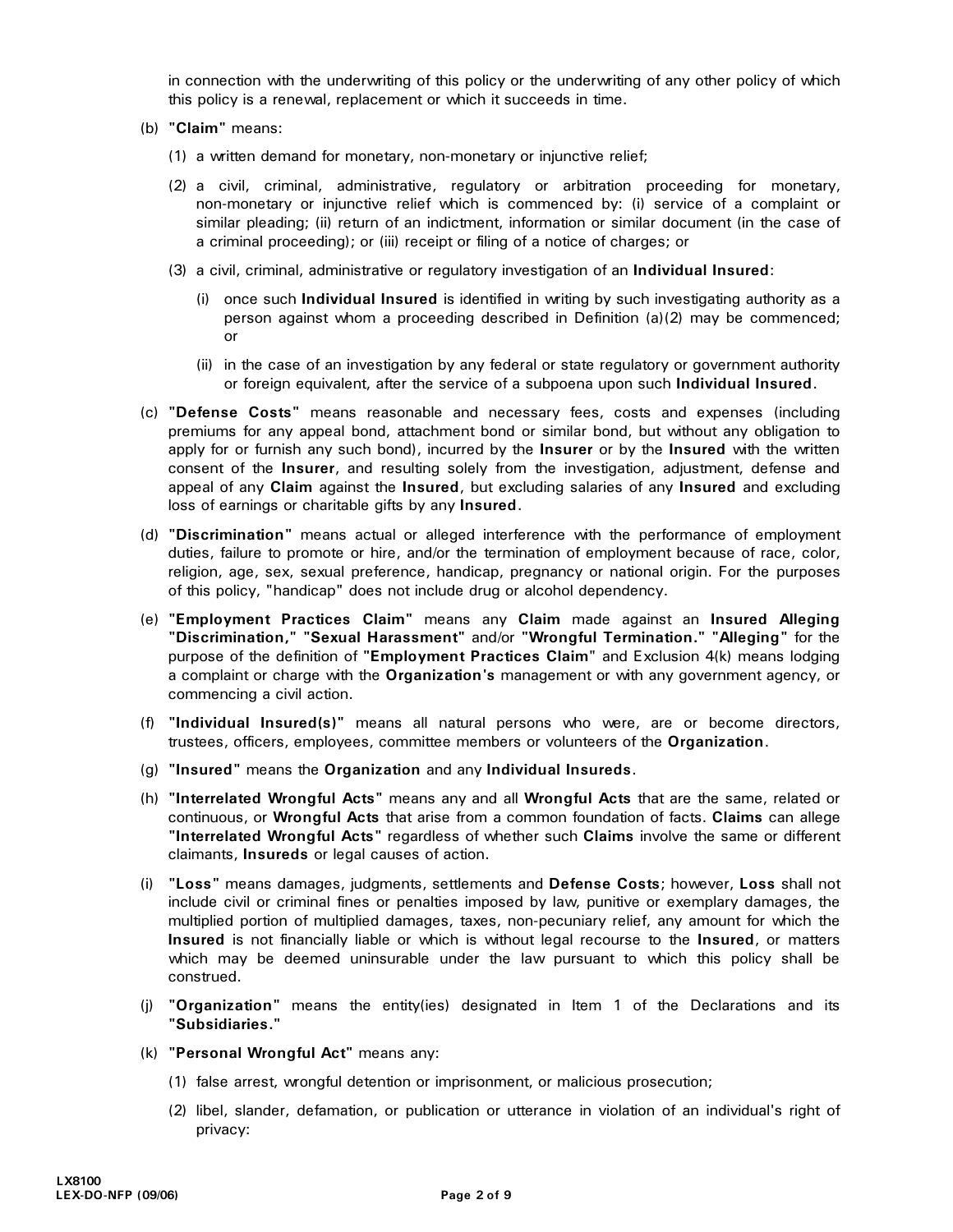- (3) wrongful entry or eviction or other invasion of the right of private occupancy;
- (4) infringement of copyright or trademark or unauthorized use of title; or
- (5) plagiarism or misappropriation of ideas.
- (l) **"Policy Period"** means the period of time from the inception date shown in Item 2 of the Declarations to the earlier of the expiration date shown in Item 2 of the Declarations or the effective date of cancellation of this policy; however, to the extent this policy replaces coverage in other policies terminating at noon standard time on the inception date of such coverage hereunder, then such coverage as is provided by this policy shall not become effective until such other coverage has terminated.
- (m) **"Pollutants"** include, but are not limited to, any solid, liquid, gaseous or thermal irritant or contaminant, infectious or otherwise, including smoke, vapor, soot, fumes, acids, alkalis, chemicals and **Waste**. **"Waste"** includes, but is not limited to, materials to be recycled, reconditioned or reclaimed.
- (n) **"Sexual Harassment"** means any unwelcome or unconsented to sexual advance(s), request(s) for sexual favor, or other verbal or physical conduct of a sexual nature that is made a condition of employment, or that is used as a basis for employment decisions, or that creates a work environment that interferes with job performance.
- (o) **"Subsidiary(ies)"** means any not-for-profit entity under 501(c)(3) of the Internal Revenue Code which the **Named Organization**, directly or indirectly, controls more than 50% of the votes of the board of directors/trustees.
- (p) **"Wrongful Act"** means any breach of duty, neglect, error, misstatement, misleading statement, omission or act committed solely in the course of the activities of the **Organization**, including but not limited to any **Personal Wrongful Act(s)**.
- (q) **"Wrongful Termination"** means a breach of an obligation in terminating the employment relationship.

### **3. EXTENSIONS**

- (A) Subject otherwise to the terms hereof, this policy shall cover **Loss** arising from any **Claim** made against the estates, heirs, or legal representatives of any deceased, incompetent, insolvent, or bankrupt **Individual Insured**, provided he or she was an **Individual Insured** at the time of the **Wrongful Act** upon which such **Claim** is based, was committed.
- (B) Subject otherwise to the terms hereof, if a **Claim** against an **Individual Insured** includes a **Claim** against: (i) the lawful spouse or domestic partner (whether such status is derived by reason of statutory law, common law or any other law of any applicable jurisdiction in the world) of such **Individual Insured**, or (ii) a property interest of such spouse or domestic partner, this policy shall cover **Loss** arising from the **Claim** made against that spouse or domestic partner or property interest of that spouse or domestic partner, but only to the extent that such **Loss** does not arise from a **Claim** for any actual or alleged act, error or omission of such spouse or domestic partner.
- (C) Coverage under this policy shall extend to **Wrongful Acts** taking place anywhere in the world; provided that any **Claim** made against any **Insured** is brought in the United States of America.

#### **4. EXCLUSIONS**

This **Insurer** shall not be liable to make any payment for **Loss** in connection with any **Claim** or **Claims** made against any **Insured**:

(a) arising out of, based upon or attributable to the gaining in fact of any profit, enrichment or advantage to which the **Insured** is not legally entitled or the committing in fact of any criminal, dishonest, or deliberate fraudulent act. Until a finding of fact has been made, the **Insurer** will pay **Defense Costs** on an interim basis, subject to the provisions of 1.B. In the event it is determined by a factual finding that the **Insured** is not entitled to payment of such **Defense Costs**, the **Insured** shall reimburse the **Insurer** in full.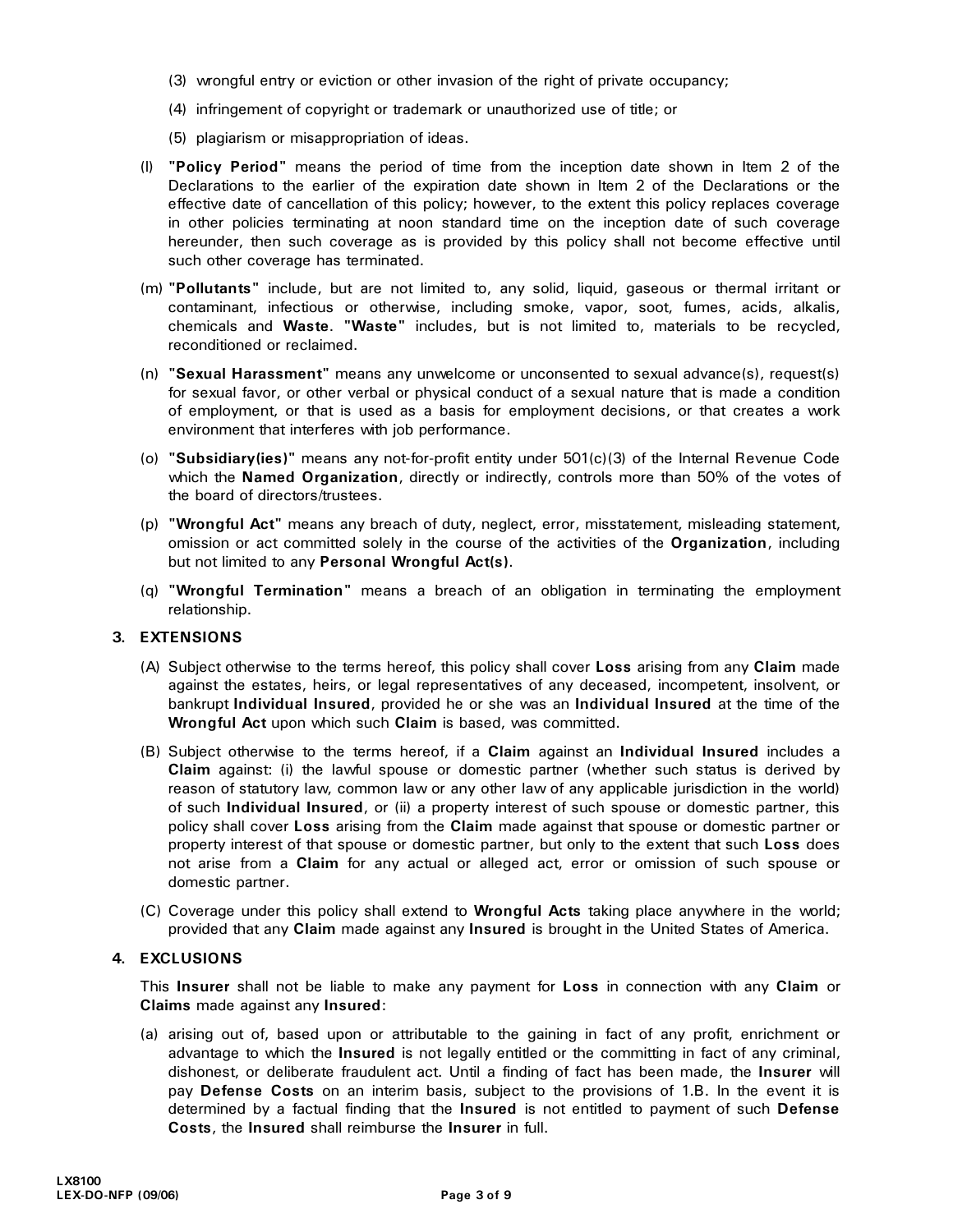For the purposes of determining the applicability of this exclusion: (1) the facts pertaining to and knowledge possessed by any **Insured** shall not be imputed to any other **Individual Insured**; and (2) only the facts pertaining to and knowledge possessed by any chairman of the board, president, chief executive officer (or equivalent position), chief financial officer (or equivalent position), chief operating officer (or equivalent position), or general counsel (or equivalent position) of an **Organization** shall be imputed to an **Organization**;

- (b) alleging, arising out of, based upon or attributable to any pending or prior litigation as of the inception date of this policy, or alleging or derived from the same or essentially the same facts as alleged in such pending or prior litigation;
- (c) alleging, arising out of, based upon or attributable to the facts alleged, or the same or related **Wrongful Acts** alleged or contained, in any **Claim** which has been reported, or in any circumstances of which notice has been given, under any policy of which this policy is a renewal or replacement or which it may succeed in time;
- (d) alleging, arising out of, based upon or attributable to any actual or alleged **Wrongful Act** occurring prior to the inception date of the first Not-For-Profit Organization Directors, Officers and Trustees Liability Policy issued to the **Organization** by the **Insurer** and continuously renewed and maintained in effect thereafter to the inception date of this policy, if on or before such date any **Insured** knew or could have reasonably foreseen that such **Wrongful Act** could lead to a **Claim**;
- (e) which is brought by or on behalf of any entity which is controlled by, controls, or is under common control with the **Organization**, or brought by on or behalf of any **Insured**, including but not limited to any **Claim** made against any **Insured** in any bankruptcy proceeding by or against an **Organization**, when such **Claim** is brought by the examiner, trustee, receiver, creditors' committee, trust, liquidator or rehabilitator (or any assignee thereof of such **Organization**). However, this exclusion shall not apply to any **Claim**: 1) brought on behalf of the **Organization** by an Attorney General; or (2) any **Claim** brought by an **Individual Insured** of the **Organization**, who has not served as an employee, committee member, volunteer, or duly elected or appointed director, trustee, officer of the **Organization** for at least four (4) years prior to such **Claim** being first made against any person;
- (f) alleging, arising out of, based upon, attributable to or in any way involving, directly or indirectly:
	- (1) the actual, alleged or threatened discharge, dispersal, release or escape of **Pollutants**, or;
	- (2) any direction or request to test for, monitor, clean up, remove, contain, treat, detoxify or neutralize **Pollutants** (including but not limited to a **Claim** alleging damage to an **Organization**);
- (g) for the actual or alleged act or omission by any director, trustee, officer, employee, committee member or volunteer in their capacity as director, trustee, officer, employee, committee member or volunteer of any other entity other than the **Organization**, or by reason of their status as a director, trustee, officer, employee, committee member or volunteer of such other entity;
- (h) for the actual or alleged violation(s) of any of the responsibilities, obligations or duties imposed upon fiduciaries by the Employee Retirement Income Security Act of 1974 or amendments thereto or any similar provisions of state, local or foreign statutory law or common law;
- (i) arising out of, based upon, attributable to, or in any way involving, directly or indirectly, any actual or alleged: (1) bodily injury, sickness, disease or death of any person; (2) emotional distress of any person, except emotional distress of any person associated with any **Personal Wrongful Act**; or (3) damage to or destruction of any tangible property, including the loss of use thereof;
- (j) for the actual or alleged breach of contract or agreement, express or implied, written or oral; including but not limited to, the actual or alleged liability of others assumed by the **Insured**  under any such contract or agreement;
- (k) **Alleging,** arising out of, based upon, attributable to, or in any way involving, directly or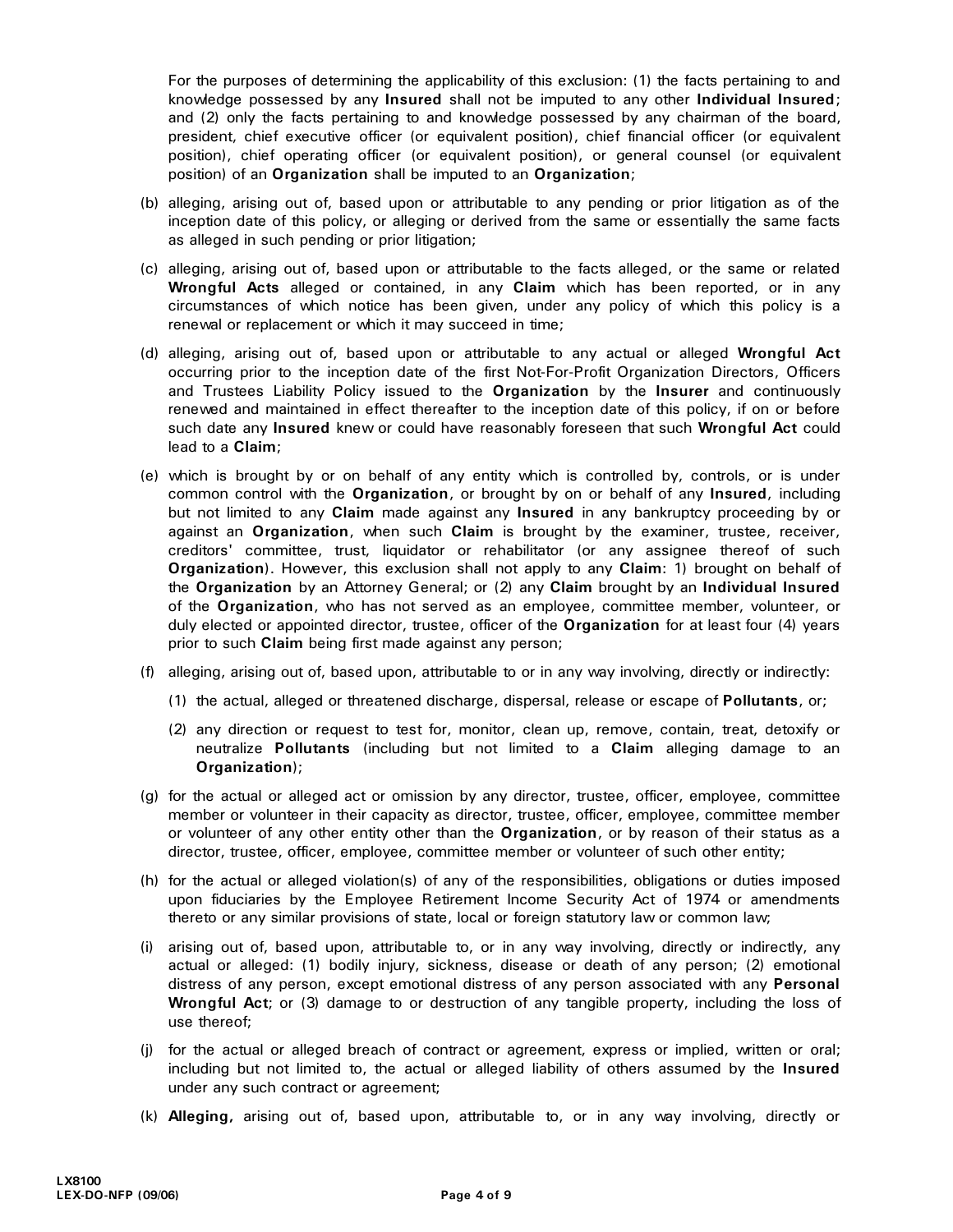indirectly, an **Employment Practices Claim**;

- (l) alleging, arising out of, based upon or attributable to sexual molestation, abuse or harassment, including any alleged direct sexual activity and any allegation relating thereto that an **Insured**  negligently employed, investigated, supervised or retained a person, or based on an alleged practice, custom or policy and including, without limitation, any allegation that the violation of a civil right caused or contributed to such **Claim**;
- (m) alleging, arising out of, based upon or attributable to the **Organization's** performance of or failure to perform, professional services for others for a fee, or any act, error, or omission relating thereto. It is further understood that this exclusion shall not be applicable to any **Claim(s)** against a director or officer alleging failure to supervise those who perform or fail to perform such professional services.

#### **5. LIMIT OF LIABILITY (INCLUDING DEFENSE COSTS)**

#### **A. PER CLAIM LIMIT OF LIABILITY**

The Limit of Liability stated in Item 3.A. of the Declarations is the limit of the **Insurer's** liability for all **Loss** payable under the policy arising out of any and all **Claims** first made against any **Insured** during the **Policy Period** and the **Extended Reporting Period** (if applicable), alleging the same **Wrongful Acts** or **Interrelated Wrongful Acts** and reported to the **Insurer** in accordance with Clause 7 of this policy (the **"Per Claim Limit of Liability"**). The **Per Claim Limit of Liability** for the **Extended Reporting Period** shall be part of, and not in addition to, the **Per Claim Limit of Liability** for the **Policy Period**. Further, any **Claim** which is made subsequent to the **Policy Period** or **Extended Reporting Period** (if applicable) that is considered made during the **Policy Period** or **Extended Reporting Period** pursuant to Clause 7(b) or 7(c) shall also be subject to the per claim **Limit of Liability** stated in Item 3.A. of the Declarations.

#### **B. DEFENSE COSTS**

Defense costs are considered **Loss** or **Damages** and, therefore, are included within and reduce the **Aggregate Limit of Liability**.

#### **C. AGGREGATE LIMIT OF LIABILITY**

The **Limit of Liability** stated in Item 3.B. of the Declarations is the **Aggregate Limit of Liability** and is the limit of the **Insurer's** liability for all **Loss** arising out of any and all **Claims** first made against each and every **Insured** during the **Policy Period** and the **Extended Reporting Period** if applicable, and reported to the **Insurer** in accordance with Clause 7 of this policy (the **"Aggregate Limit of Liability"**). The **Aggregate Limit of Liability** for the **Extended Reporting Period** (if applicable) shall be part of, and not in addition to, the **Aggregate Limit of Liability** for the **Policy Period**. Further, any **Claim** which is made subsequent to the **Policy Period** or **Extended Reporting Period** (if applicable) pursuant to Clause 7(b) or 7(c) shall also be subject to the one **Aggregate Limit of Liability** stated in Item 3.B. of the Declarations.

#### **6. RETENTION**

The **Insurer** shall only be liable for the amount of **Loss** arising from a **Claim** that is in excess of the **Retention** amount stated in Item 4 of the Declarations. Such **Retention** amount shall apply to all Loss arising from all Claims alleging the same Wrongful Acts or Interrelated Wrongful Acts.<br>Such Retention shall be borne by the Organization and/or Individual Insureds and remain uninsured with regard to all **Loss**. A single **Retention** shall apply to **Loss** arising from **Claims** alleging the same **Wrongful Acts** or **Interrelated Wrongful Acts**.

#### **7. NOTICE/CLAIM REPORTING PROVISIONS**

Notice hereunder shall be given in writing to Lexington Insurance Company, Claims Department, 100 Summer Street, Boston, MA 02110. If mailed, the date of mailing of such notice shall constitute the date that such notice was given and proof of mailing shall be sufficient proof of notice.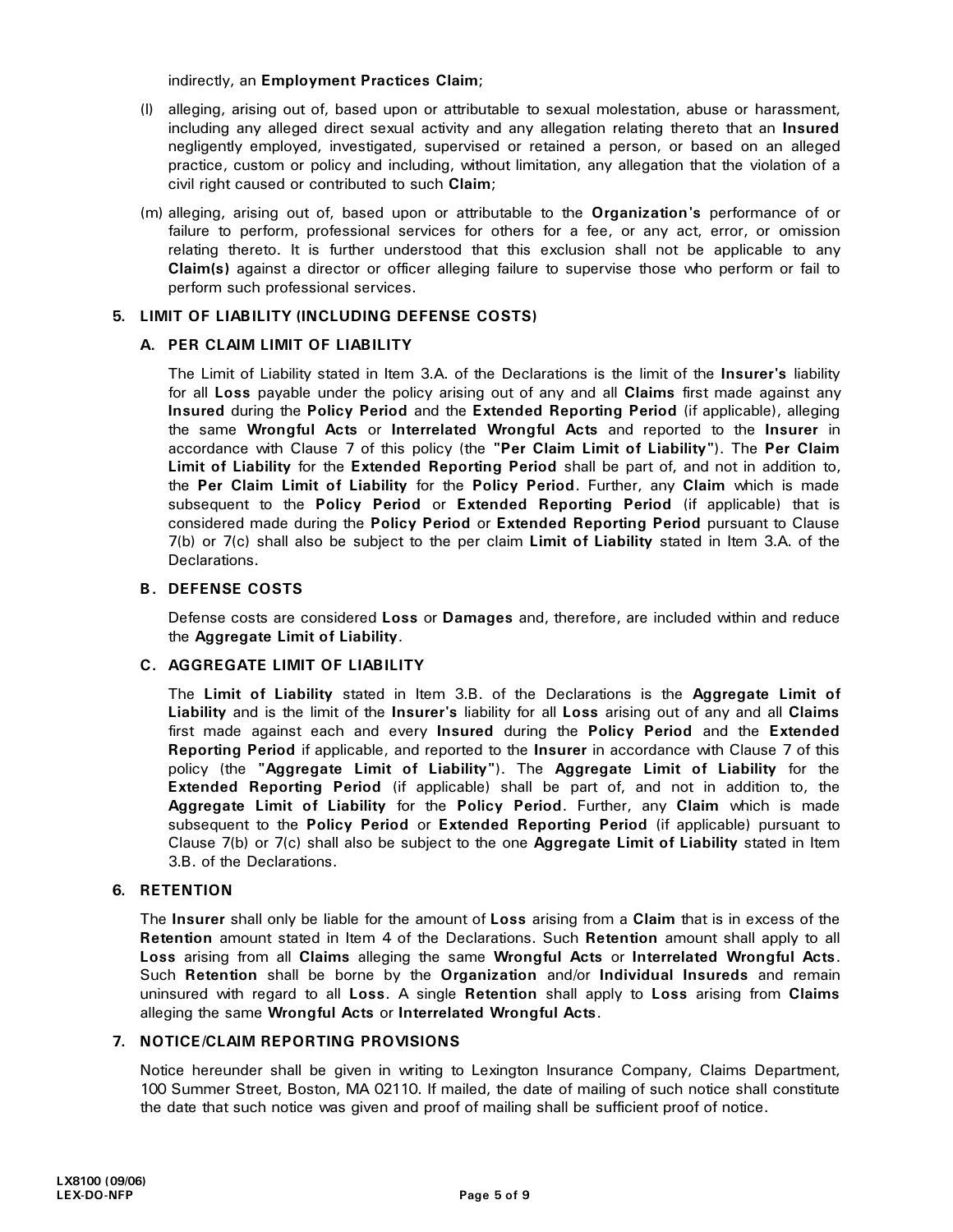- (a) The **Organization** or an **Individual Insured** shall, as a condition precedent to the obligations of the **Insurer** under this policy, give written notice to the **Insurer** as soon as practicable during the **Policy Period**, or during the **Extended Reporting Period** if applicable, of any **Claim** made against an **Insured**, but in all events no later than:
	- (1) the end of the **Policy Period** or the **Extended Reporting Period** (if applicable); or
	- (2) within 30 days after the end of the **Policy Period** or the **Extended Reporting Period** (if applicable), as long as such **Claim** was first made against an **Insured** within the final 30 days of the **Policy Period** or the **Extended Reporting Period** (if applicable).
- (b) If during the **Policy Period**, or during the **Extended Reporting Period** (if applicable), written notice of a **Claim** has been given to the **Insurer** pursuant to Clause 7(a) above, then any **Claim** which is subsequently made against the **Insured** and promptly reported in writing to the **Insurer** alleging, arising out of, based upon or attributable to the facts alleged in the **Claim** of which such notice has previously been given, or alleging any **Wrongful Act** which is the same as or related to any **Wrongful Act** alleged in the **Claim** of which such notice has previously been given, shall be considered made at the time such notice was previously given.
- (c) If during the **Policy Period**, or during the **Extended Reporting Period** (if applicable), the **Insured** shall become aware of any circumstances which may reasonably be expected to give rise to a **Claim** being made against the **Insured** and shall give written notice to the **Insurer** of the circumstances and the reasons for anticipating such a **Claim** with full particulars as to dates and persons involved, then any **Claim** which is subsequently made against the **Insured** and reported in writing to the **Insurer** alleging, arising out of, based upon or attributable to such noticed circumstances or alleging any **Wrongful Act** which is the same as or related to any **Wrongful Act** alleged or contained in such noticed circumstances, shall be considered made at the time such notice of such circumstances was given.

#### **8. CHANGE OF CONTROL/RUNOFF**

If, during the **Policy Period**:

- (a) the **Named Organization** shall consolidate with or merge into, or sell all or substantially all of its assets to, any person or entity or group of persons and/or entities acting in concert; or
- (b) any person or entity or group of persons and/or entities acting in concert shall acquire an amount of the outstanding securities representing more than fifty percent (50%) of the voting power for the election of directors or trustees of the **Named Organization**, or acquire the voting rights of such an amount of such securities;

(either of the above events are hereinafter referred to as the **"Transaction"**) then any **Claim** made during the remaining term of the **Policy Period** shall be covered by the insurance granted by this policy, subject to its terms and conditions, but there shall be no coverage afforded by any provision of this policy for any actual or alleged **Wrongful Act(s)** occurring after the effective time of the

**Transaction**. The **Organization** named in Item 1 of the Declarations shall give the **Insurer** written notice of the **Transaction** as soon as practicable, but no later than thirty (30) days after the effective date of the **Transaction**.

#### **9. COOPERATION**

The **Insured** shall cooperate with the **Insurer** and, upon the **Insurer's** request, assist in making settlements, in the conduct of suits or proceedings, and in enforcing any right of contribution or indemnity against any person or organization who may be liable to the **Insured**. The **Insured** shall attend hearings, trials and depositions, and shall assist in securing and giving evidence and obtaining the attendance of witnesses.

#### **10. EXTENDED REPORTING CLAUSE**

If either the **Insurer** or the **Organization** shall cancel or decline to renew this policy, the **Organization** shall have the right, upon payment of an additional premium of seventy-five percent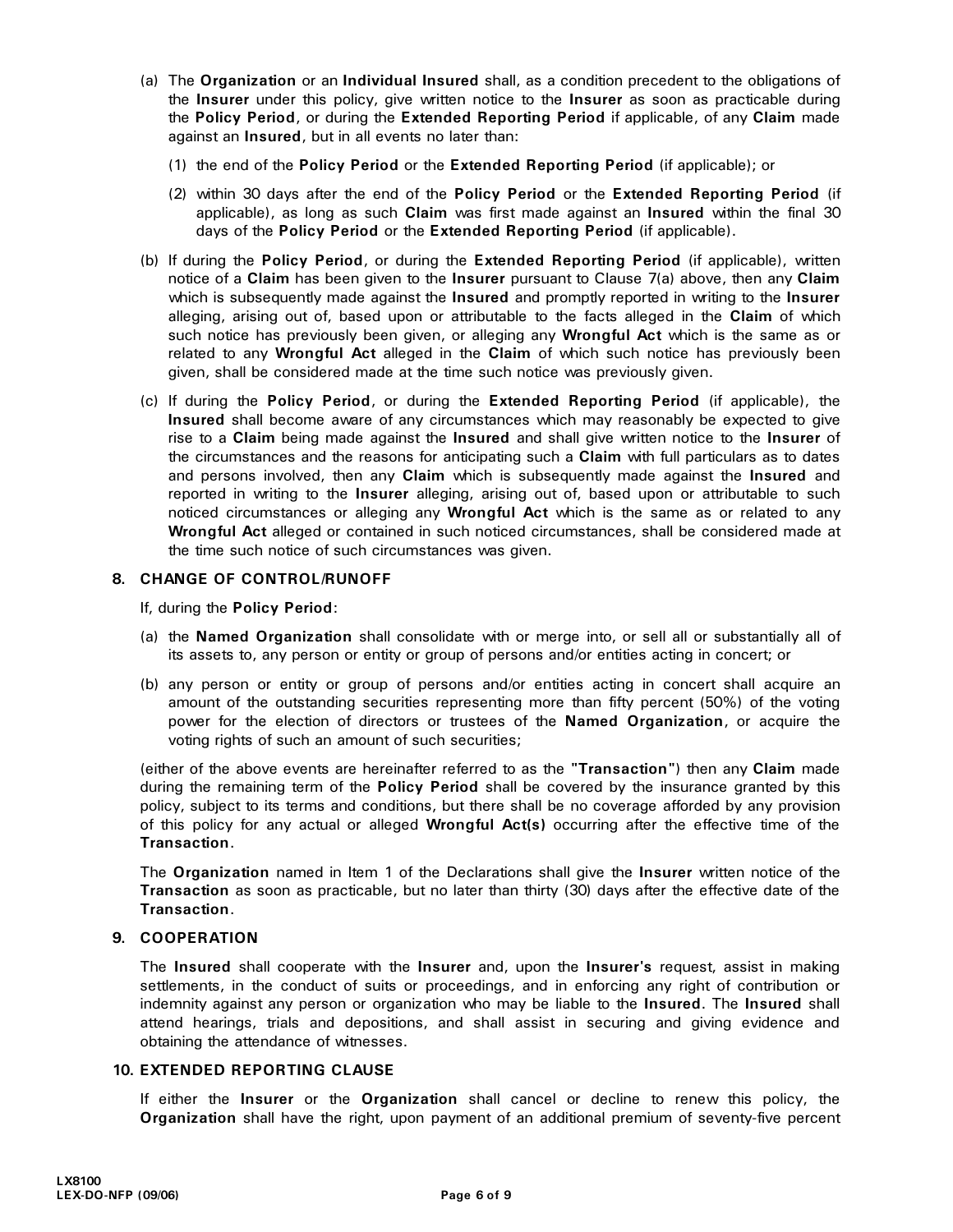(75%) of the **Full Annual Premium** (as defined below), to a period of one year following the effective date of such cancellation or non-renewal (herein referred to as the **"Extended Reporting Period"**) in which to give written notice to the **Insurer** of **Claims** first made against the **Insured** during such **Extended Reporting Period** for any **Wrongful Act** occurring prior to the end of the **Policy Period** and otherwise covered by this policy. As used herein, **"Full Annual Premium"**

means the premium level in effect immediately prior to the end of the **Policy Period.**<br>The rights contained in this clause shall terminate, however, unless written notice of such election together with the additional premium due is received by the **Insurer** within thirty (30) days of the effective date of cancellation or non-renewal. The additional premium for the **Extended Reporting Period** shall be fully earned at the inception of the **Extended Reporting Period**. The **Extended Reporting Period** is not cancelable. This clause and the rights contained herein shall not apply to any cancellation resulting from non-payment of premium.

The offer by the **Insurer** of renewal terms, conditions, Limit of Liability and/or premiums different from those of the expiring policy shall not constitute a declination to renew by the **Insurer** or cancellation.

#### **11. CANCELLATION CLAUSE**

This policy may be cancelled by the **Named Organization** at any time only by mailing written prior notice to the **Insurer** or by surrender of this policy to the **Insurer** or its authorized agent.

This policy may also be cancelled by the **Insurer** by delivering to the **Named Organization** or by mailing to the **Named Organization** by registered, certified, or other first class mail at the **Named Organization's** address as shown in Item 1 of the Declarations, written notice stating when, not less than thirty (30) days thereafter, the cancellation shall be effective. The mailing of such notice as aforesaid shall be sufficient proof of notice.

In instances of nonpayment of premium, the policy may be cancelled by or on behalf of the **Insurer** by mailing to the Named Organization by registered, certified or other first class mail, at the **Named Organization's** address shown in Item 1 of the Declarations, written notice stating when not less than ten (10) days thereafter, the cancellation shall be effective. The mailing of such notice as aforesaid shall be sufficient proof of notice.

The **Policy Period** terminates at the date and hour specified in such notice, or at the date and time of surrender.

If this policy shall be cancelled by the **Named Organization**, the **Insurer** shall retain the customary short rate proportion of the premium hereon, subject to the **Minimum Earned Premium** as indicated in Item 5 of the Declarations page.

If the policy shall be cancelled by the **Insurer**, the **Insurer** shall retain the pro rata proportion of the premium hereon.

Payment or tender of any unearned premium by the **Insurer** shall not be a condition precedent to the effectiveness of cancellation but such payment shall be made as soon as practicable. If the period of limitation relating to the giving of notice is prohibited or made void by any law controlling the construction thereof, such period shall be deemed to be amended so as to be equal to the minimum period of limitation permitted by such law.

#### **12. SUBROGATION**

In the event of any payment under this policy, the **Insurer** shall be subrogated to the extent of such payment to all the **Insured's** rights of recovery thereof, and the **Insured** shall execute all papers required and shall do everything that may be necessary to secure such rights, including the execution of such documents as are necessary to enable the **Insurer** effectively to bring suit in the name of the **Insured**.

#### **13. OTHER INSURANCE**

Such insurance as is provided by this policy shall apply only as excess over any other valid and collectible insurance.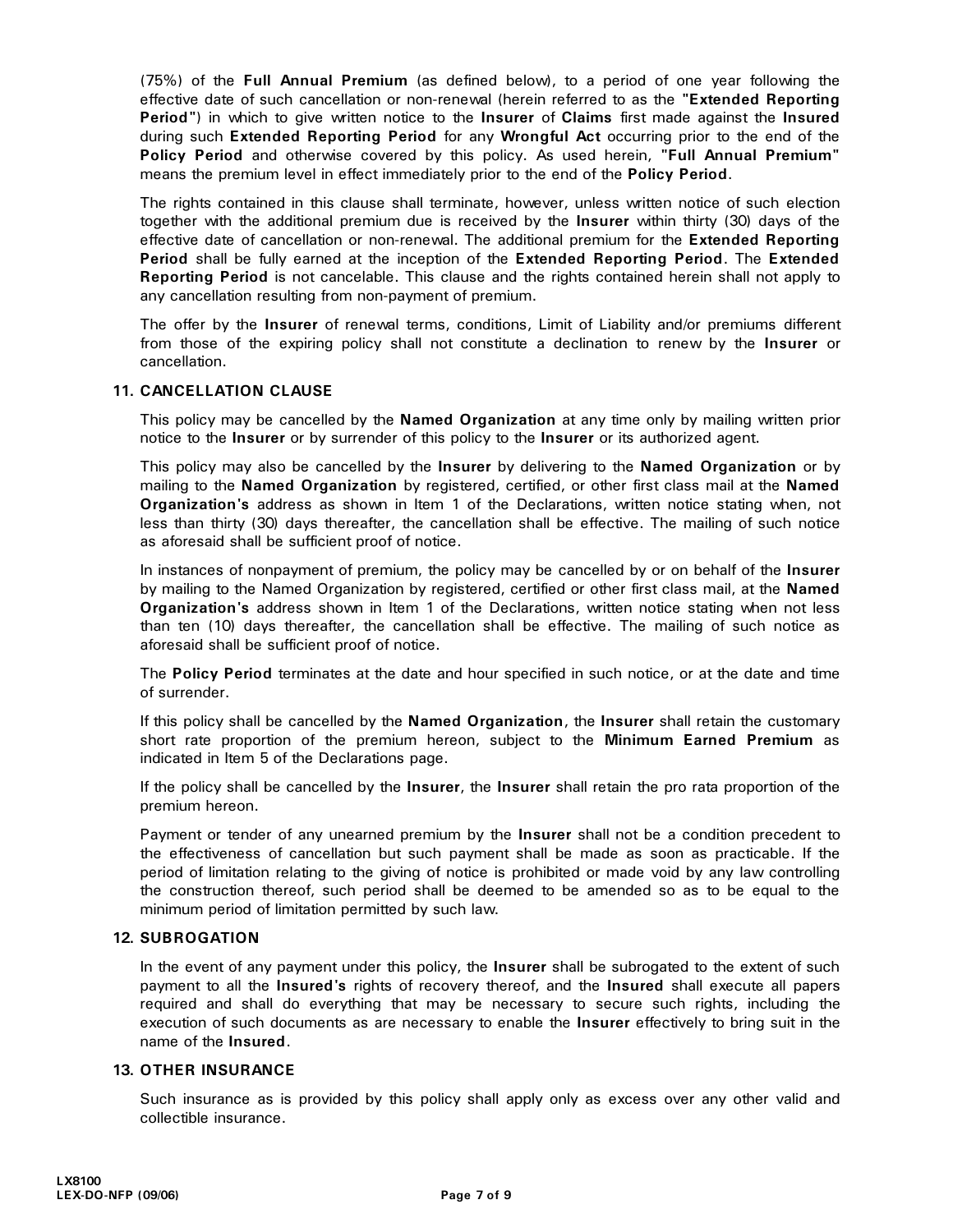#### **14. NOTICE AND AUTHORITY**

It is agreed that the **Named Organization** first named in Item 1 of the Declarations shall act on behalf of all **Insureds** with respect to the giving of notice of **Claim**; giving and receiving notice of cancellation; the payment of premiums; the receiving of any return premiums that may become due under this policy; the receipt and acceptance of any endorsements issued to form a part of this policy; and the exercising or declining to exercise any right to an **Extended Reporting Period** or run-off period.

#### **15. REPRESENTATIONS IN APPLICATION**

In granting coverage under this policy, it is agreed that the **Insurer** has relied upon the statements and representations contained in the **Application** for this policy (including materials submitted therewith and, if this is a renewal application, all such previous policy applications for which this policy is a renewal) as being accurate and complete. All such statements and representations shall be deemed to be material to the risk assumed by the **Insurer**, are the basis of this policy and are to be considered as incorporated into this policy.

#### **16. ASSIGNMENT**

This policy and any and all rights hereunder are not assignable without the written consent of the **Insurer**.

#### **17. ALTERNATIVE DISPUTE RESOLUTION PROCESS**

It is hereby understood and agreed that all disputes or differences which may arise under or in connection with this policy, whether arising before or after the termination of this policy, including any determination of the amount of **Loss**, shall be submitted to the alternative dispute resolution (**"ADR"**) process set forth in this clause.

Either the **Insurer** or an **Insured** may elect the type of **ADR** process discussed below. The **Insurer** and each and every **Insured** agrees that there shall be two choices of **ADR** process: (1) non-binding mediation, in which the **Insurer** and any such **Insured** shall try in good faith to settle the dispute by mediation; or (2) arbitration submitted to the American Arbitration Association in accordance with its then-prevailing Commercial Arbitration Rules, in which the arbitration panel shall consist of three disinterested individuals. In either mediation or arbitration, the mediator or arbitrators shall have knowledge of the legal, corporate management, or insurance issues relevant to the matters in dispute. The mediator or arbitrators shall also give due consideration to the general principles of the law of the state where the **Organization** is incorporated in the construction or interpretation of the provisions of this policy. In the event of arbitration, the decision of the arbitrators shall be final and binding and provided to both parties, and the arbitrators' award shall not include attorneys fees or other costs. In the event of mediation, either party shall have the right to commence a judicial proceeding; provided, however, that no such judicial proceeding shall be commenced until the mediation shall have been terminated and at least 120 days shall have elapsed from the date of the termination of the mediation. In all events, each party shall share equally the expenses of the **ADR** process.

The **Named Organization** shall act on behalf of each and every **Insured** in deciding to proceed with an **ADR** process under this clause.

#### **18. ACTION AGAINST INSURER**

Subject to Clause 17, ALTERNATIVE DISPUTE RESOLUTION PROCESS, of the policy, no action shall lie against the **Insurer** unless, as a condition precedent thereto, there shall have been full compliance with all of the terms of this policy, nor until the amount of the **Insured's** obligation to pay shall have been finally determined either by judgment against the **Insured** after actual trial or by written agreement of the **Insured**, the claimant and the **Insurer**.<br>Any person or organization or the legal representative thereof who has secured such judgment or

written agreement shall thereafter be entitled to recover under this policy to the extent of the insurance afforded by this policy. No person or organization shall have any right under this policy to join the **Insurer** as a party to any action against the **Insured** to determine the **Insured's** liability,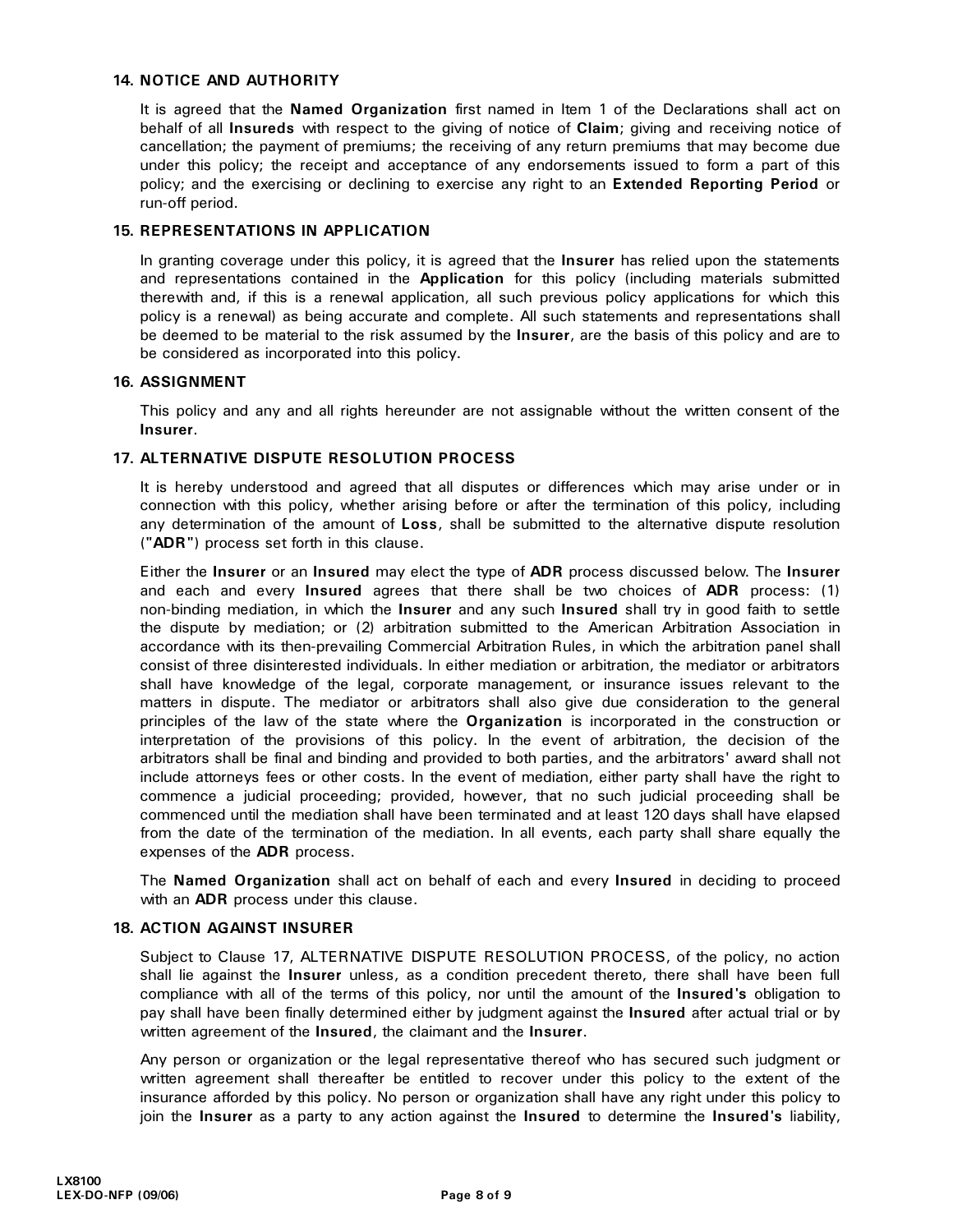nor shall the **Insurer** be impleaded by the **Insured** or his legal representative. Bankruptcy or insolvency of the **Organization** or any **Individual Insured** or of their estates shall not relieve the **Insurer** of any of its obligations hereunder.

#### **19. SERVICE OF SUIT**

Upon compliance with Clause 17, ALTERNATIVE DISPUTE RESOLUTION PROCESS, it is agreed that in the event of failure of **ADR** and of the **Insurer** to pay any amount claimed to be due hereunder, the **Insurer**, at the request of the **Insured**, will submit to the jurisdiction of a court of competent jurisdiction within the United States. Nothing in this Clause constitutes or should be understood to constitute a waiver of the **Insurer's** rights to commence an action in any court of competent jurisdiction in the United States; to remove an action to a United States District Court; or to seek a transfer of a case to another court as permitted by the laws of the United States or of any state in the United States. It is further agreed that service of process in such suit may be made upon Counsel, Legal Department, Lexington Insurance Company, 100 Summer Street, Boston, Massachusetts 02110, or his or her representative, and that in any suit instituted against the **Insurer** upon this policy, the **Insurer** will abide by the final decision of such court or of any appellate court in the event of an appeal.

Further, pursuant to any statute of any state, territory or district of the United States which makes provision therefor, the **Insurer** hereby designates the Superintendent, Commissioner, or Director of Insurance, or other officer specified for that purpose in the statute, or his or her successor or successors in office as its true and lawful attorney upon whom may be served any lawful process in any action, suit or proceeding instituted by or on behalf of the **Insured** or any beneficiary hereunder arising out of this contract of insurance, and hereby designates the above named Counsel as the person to whom the said officer is authorized to mail such process or a true copy thereof.

**IN WITNESS WHEREOF**, the **Insurer** has caused this policy to be executed and attested by its President and Secretary, but this policy shall not be valid unless countersigned in the Declarations by a duly authorized representative of the **Insurer**.

andrew M. Holland 1 v President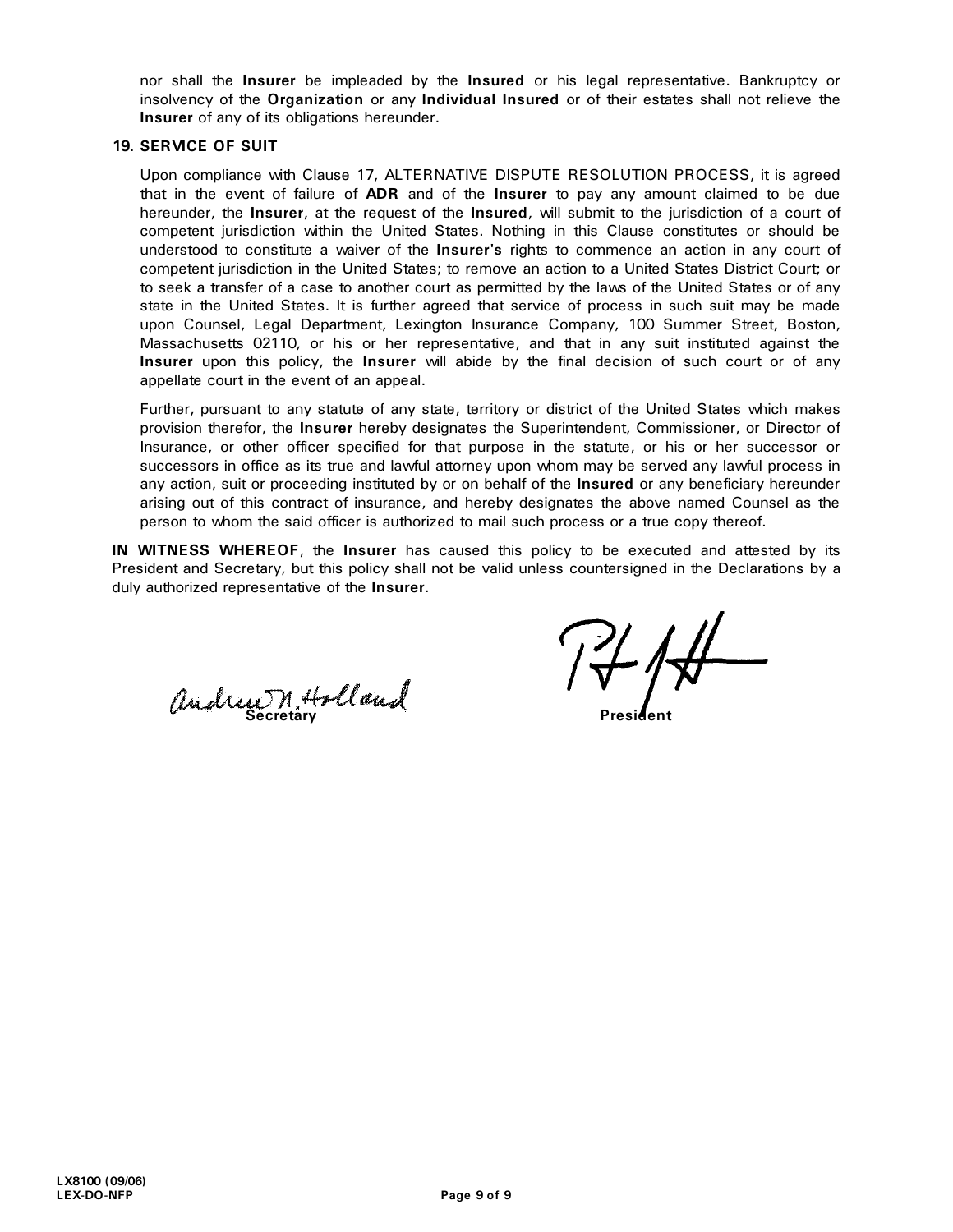**Forms a part of policy no.:** 024214351

**Issued to:** SCHOOL SUPPORT PURCHASING GROUP AND ALL ITS MEMBERS, AND THEIR OFFICERS, DIRECTORS&VOLUNTEERS

**By:** LEXINGTON INSURANCE COMPANY

#### **THIS ENDORSEMENT ADDS ACCIDENT INSURANCE TO THE POLICY UNDER THE TERMS AND CONDITIONS STATED HEREIN, PLEASE READ IT CAREFULLY.**

#### **ACCIDENT INSURANCE ENDORSEMENT**

**NOTICE: THIS ENDORSEMENT PROVIDES ACCIDENT ONLY COVERAGE. IT DOES NOT COVER SICKNESS OR DISEASE.** 

**NOTICE: COVERAGE IS NOT PROVIDED TO ANY OTHERWISE ELIGIBLE PERSON IF THE NAMED INSURED IS DOMICILED IN INDIANA, IOWA, MASSACHUSETTS, MISSOURI, NORTH CAROLINA, PENNSYLVANIA, OR RHODE ISLAND.** 

**The words we, us and our refer to the company providing this insurance as stated above. Other words and phrases that appear in bold face print in this endorsement have special meaning within this endorsement. Refer to the Accident Insurance Declarations and Accident Insurance Definitions below.** 

The Policy is amended as follows:

- **I.** ACCIDENT INSURANCE DECLARATIONS The following declarations are added to the Policy and apply only with respect to the coverage provided by this endorsement:
	- **(a) Accident Insurance Effective Date:** "Same as Policy Effective Date"
	- **(b) Classification of Eligible Persons:**
		- **Class 1:** All third parties, excluding Class 2. Class 1 does not include firefighters, police officers, emergency medical technicians or any other emergency services personnel who may be called to the venue or location(s) in the event of an emergency. Additionally, Class 1 does not include prisoners, inmates or detainees of any kind when the Covered Premises is a prison, jail, detention center, lock down facility or any other correctional institution of any kind**.**
		- **Class 2:** All employees of the **Named Insured** working at least 20 hours per week and who are permanently employed inside the U.S., its territories and possessions, Puerto Rico and Canada.
	- (c) Covered Activity (ies): Coverage is provided for Injury sustained by a Covered Person while:

**Covered Activity 1: (Class 1)** Lawfully in or on the Covered **Premises** of the **Named Insured. Covered Activity 2: (Class 2)** Actively performing the duties of his or her occupation for the **Named Insured.** 

- **(d) Principal Sum Amount** (per **Covered Person**): \$50,000
- **(e) Accident Insurance Aggregate Limit:** \$5,000,000 per occurrence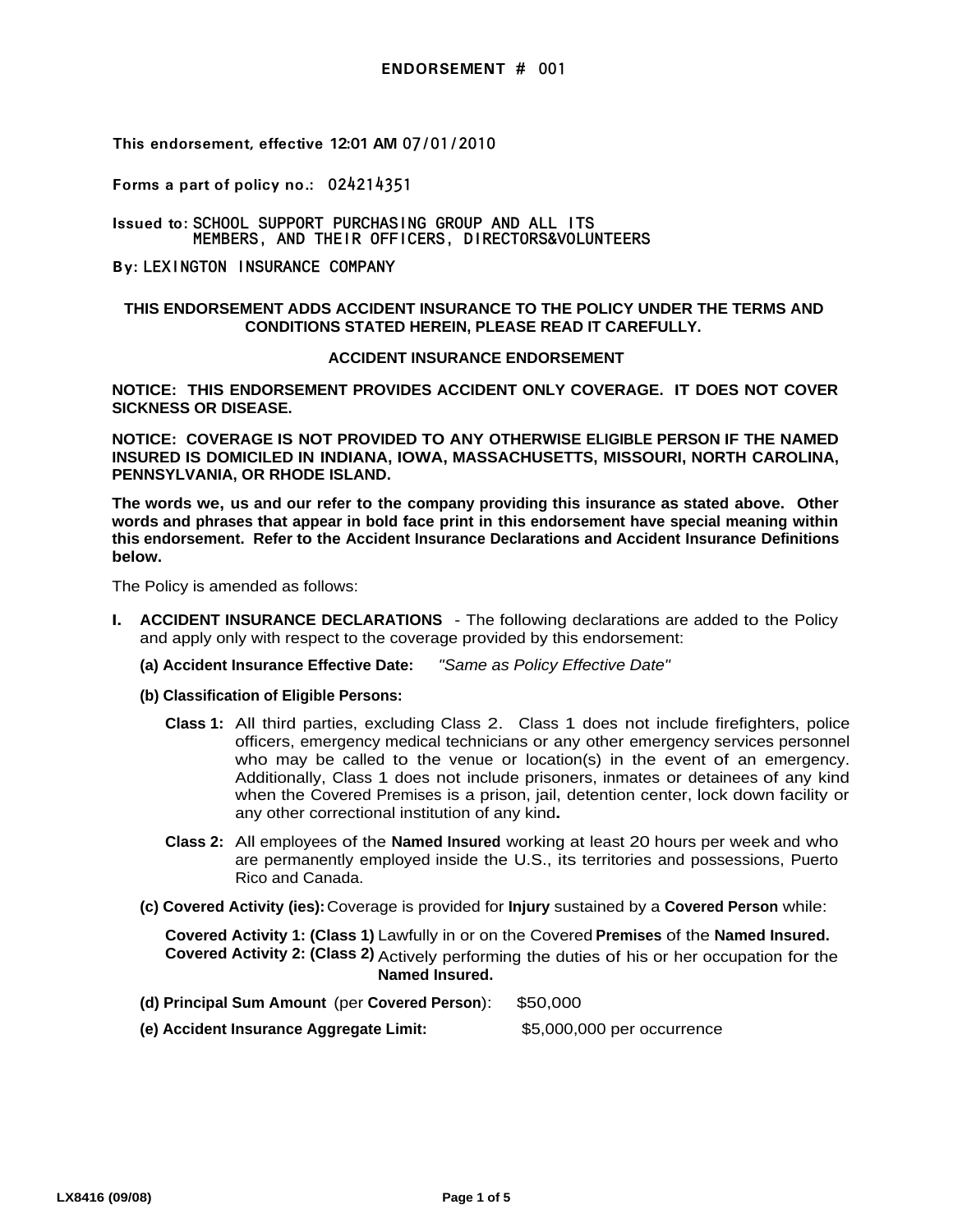**II. ACCIDENT INSURANCE** - The following Accident Insurance Coverage is added to the Policy. The provisions hereunder apply only with respect to the Accident Insurance provided by this endorsement:

### A. ACCIDENT INSURANCE INSURING AGREEMENT

We will pay a benefit to the **Covered Person** (or, in the event of death, to the **Covered Person's**  beneficiary) if that **Covered Person** suffers a loss covered under this endorsement arising from an **Injury** that results from an accident that occurs on or after the **Accident Insurance Effective Date** and during a **Covered Activity**. The **Principal Sum Amount** and the **Covered Activity(ies)** applicable to each **Covered Person** are set out in the **Schedule**. The benefit amount payable is subject to the Accident Insurance Reduction Schedule found below.

**Accidental Death & Dismemberment and Paralysis Benefit.** If **Injury** to a **Covered Person** results, within 365 days of the date of the accident that caused the **Injury**, in that **Covered Person** suffering any one of the losses or any type of paralysis specified below, the benefit we will pay will be based upon the indicated percentage of the **Principal Sum Amount** shown below for that loss or paralysis:

| For Loss of:                        | Percentage of <b>Principal Sum Amount</b> Payable |
|-------------------------------------|---------------------------------------------------|
| Life                                | 100%                                              |
| Both Hands or Both Feet             | 100%                                              |
| Sight of Both Eyes                  | 100%                                              |
| One Hand and One Foot               | 100%                                              |
| One Hand and the Sight of One Eye   | 100%                                              |
| One Foot and the Sight of One Eye   | 100%                                              |
| Speech and Hearing in Both Ears     | 100%                                              |
| One Hand or One Foot                | 50%                                               |
| Sight of One Eye                    | 50%                                               |
| Speech or Hearing in Both Ears      | 50%                                               |
| Hearing in One Ear                  | 25%                                               |
| Thumb and Index Finger of Same Hand | 25%                                               |
| Quadriplegia                        | 100%                                              |
| Paraplegia                          | 50%                                               |
| Hemiplegia                          | 25%                                               |

Loss of a hand or foot means complete severance through or above the wrist or ankle joint. Loss of sight of an eye means total and irrecoverable loss of the entire sight in that eye. Loss of hearing in an ear means total and irrecoverable loss of the entire ability to hear in that ear. Loss of speech means total and irrecoverable loss of the entire ability to speak. Loss of thumb and index finger means complete severance through or above the metacarpophalangeal joint of both digits.

If more than one loss or paralysis is sustained by a **Covered Person** as a result of the same accident, only one amount, the largest, will be paid.

#### **ACCIDENT INSURANCE EXCLUSIONS B.**

No coverage shall be provided under this endorsement and no payment shall be made for any loss resulting in whole or in part from, or contributed to by, or as a natural and probable consequence of any of the following excluded risks even if the proximate or precipitating cause of the loss is an accidental bodily injury:

- 1. suicide or any attempt at suicide or intentionally self-inflicted Injury or any attempt at intentionally self-inflicted Injury or any act of autoeroticism.
- 2. sickness or disease, or mental incapacity or bodily infirmity whether the loss results directly or indirectly from any of these.
- 3. the **Covered Person's** commission of or attempt to commit a crime.
- 4. declared or undeclared war, or any act of declared or undeclared war regardless of whether the Policy to which this endorsement is attached provides such coverage.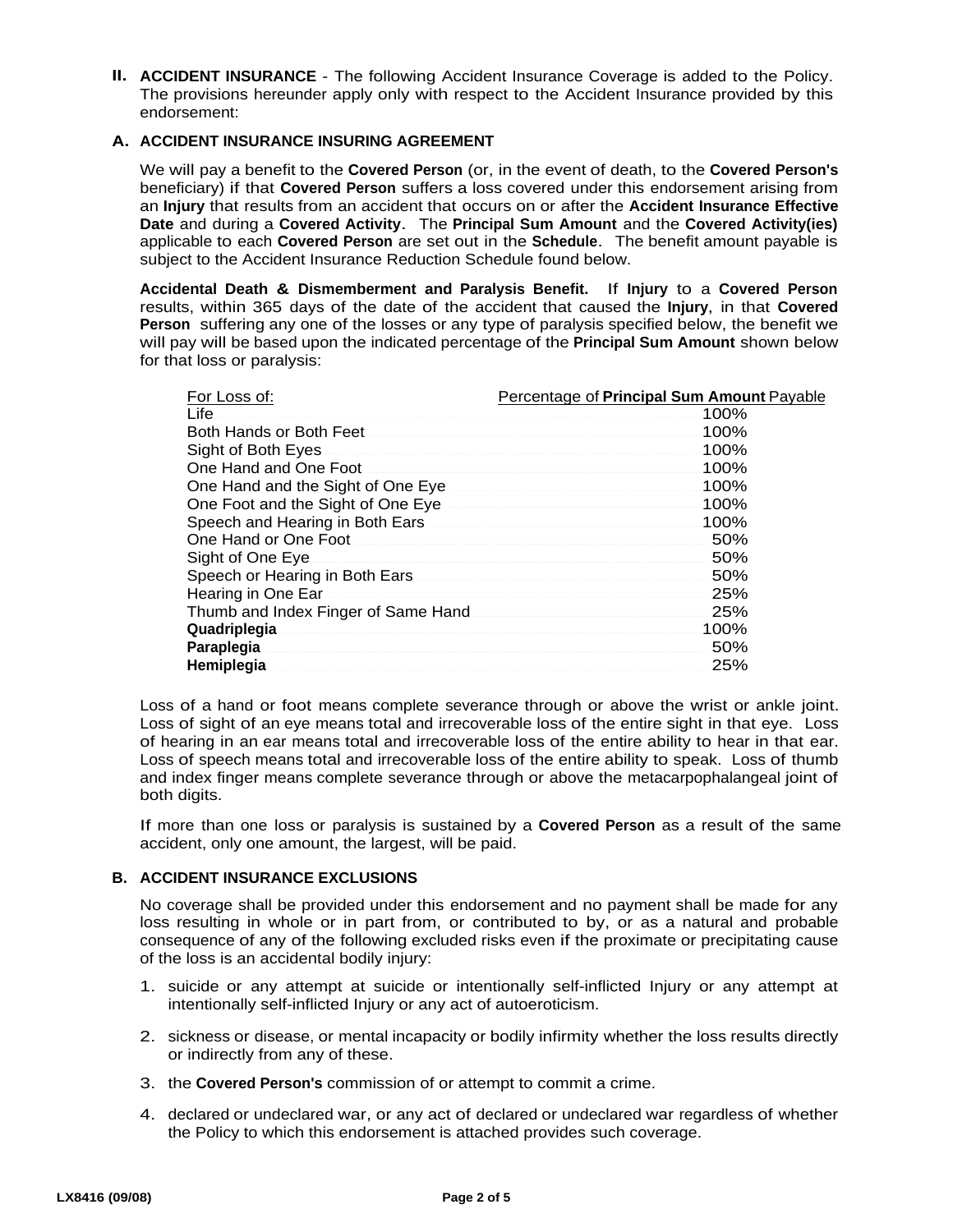- 5. infections of any kind regardless of how contracted, except bacterial infections that are directly caused by botulism, ptomaine poisoning or an accidental cut or wound independent and in the absence of any underlying sickness, disease or condition including but not limited to diabetes.
- 6. participation in any team sport or any other athletic activity.
- 7. full-time active duty in the armed forces, National Guard or organized reserve corps of any country or international authority. (Loss caused while on short-term National Guard or reserve duty for regularly scheduled training purposes is not excluded).
- 8. travel or flight in or on (including getting in or out of, or on or off of) any vehicle used for aerial navigation, if the **Covered Person** is:
	- a) riding as a passenger in any aircraft not intended or licensed for the transportation of passengers; or
	- b) performing, learning to perform or instructing others to perform as a pilot or crew member of any aircraft; or
	- **c)** riding as a passenger in an aircraft owned, leased or operated by the **Named Insured** or the **Covered Person's** employer.
- 9. the **Covered Person** being under the influence of intoxicants.
- 10. the **Covered Person** being under the influence of drugs unless taken under the advice of and as specified by a **Physician**.
- 11. the medical or surgical treatment of sickness, disease, mental incapacity or bodily infirmity whether the loss results directly or indirectly from the treatment.
- 12. stroke or cerebrovascular accident or event; cardiovascular accident or event; myocardial infarction or heart attack; coronary thrombosis; aneurysm.
- 13. the **Covered Person** riding in or driving any type of motor vehicle as part of a speed contest or scheduled race, including testing such vehicle on a track, speedway or proving ground.

### **C. ACCIDENT INSURANCE LIMITATIONS**

**Accident Insurance Aggregate Limit** - The maximum amount payable under the Accidental Death & Dismemberment and Paralysis Benefit may be reduced if more than one **Covered Person** suffers a loss or paralysis as a result of the same occurrence. The maximum amount payable for all such losses and types of paralysis for all **Covered Persons** will not exceed the amount shown as the **Accident Insurance Aggregate Limit** in the **Schedule**. If the combined maximum amount otherwise payable for all **Covered Persons** must be reduced to comply with this provision, the reduction will be taken by applying the same percentage of reduction to the individual maximum amount otherwise payable for each **Covered Person** for all such losses and types of paralysis. The **Accident Insurance Aggregate Limit** is in addition to the Policy's General Aggregate Limit.

**Accident Insurance Reduction Schedule** - The amount payable for a loss will be reduced if a **Covered Person** is age 70 or older on the date of the accident causing the loss. The amount payable for that **Covered Person's** loss is a percentage of the amount that would otherwise be payable, according to the following schedule:

| AGE ON DATE OF ACCIDENT | PERCENTAGE OF AMOUNT OTHERWISE PAYABLE |
|-------------------------|----------------------------------------|
| 70-74                   | 65%                                    |
| 75-79                   | 45%                                    |
| 80-84                   | 30 <sup>%</sup>                        |

85 and older 15%

Premium for a **Covered Person** age 70 or older is based on 100% of the coverage that would be in effect if the **Covered Person** were under age 70.

"Age" as used above refers to the age of the **Covered Person** on the **Covered Person's** most recent birthday, regardless of the actual time of birth.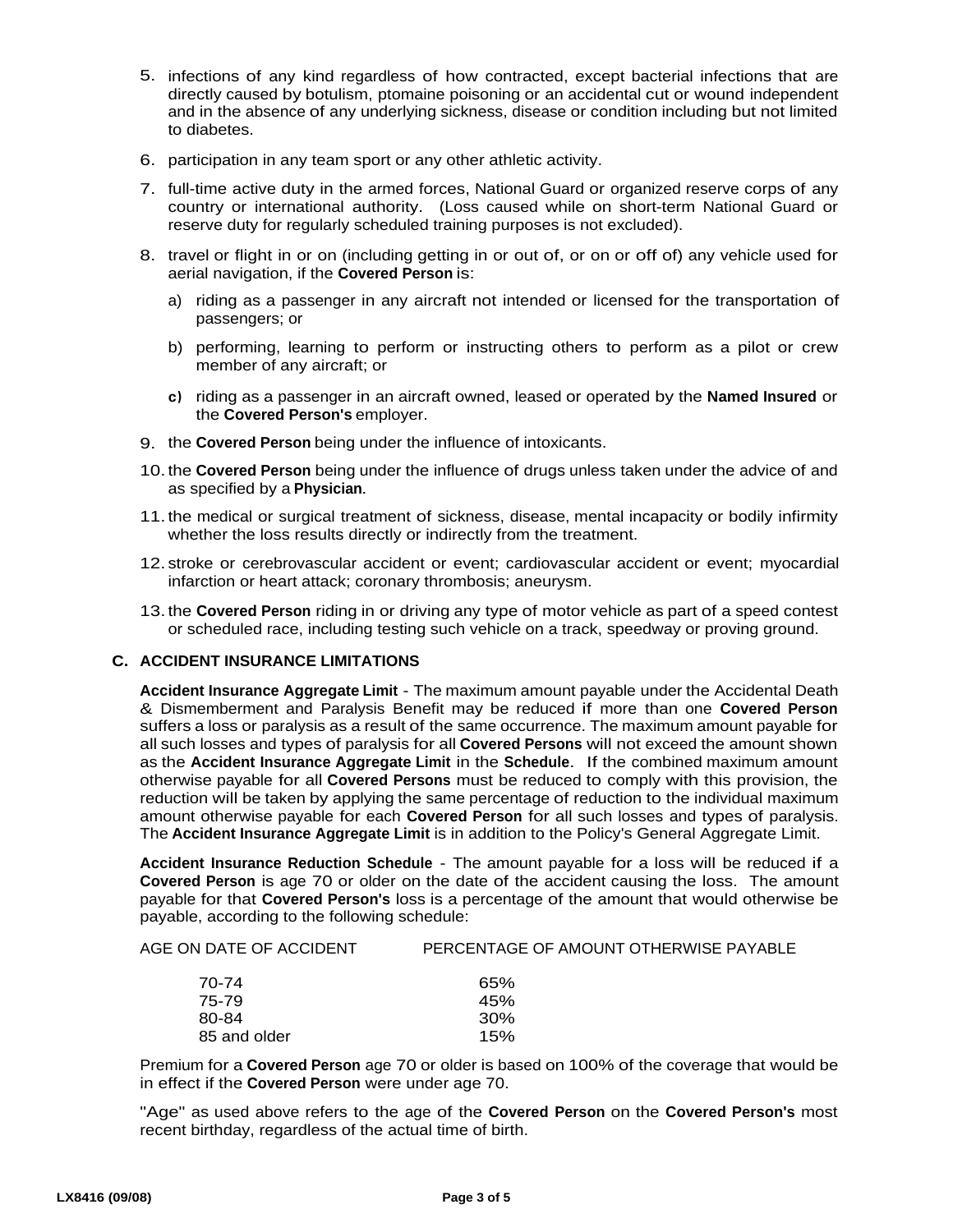#### **ACCIDENT INSURANCE DEFINITIONS D.**

**Covered Activity (ies) -** means those activities set out as **Covered Activity (ies)** in the **Schedule** with respect to which **Covered Persons** are provided coverage under this endorsement.

**Covered Person** - means a person: (1) who is a member of an eligible class of persons as described in the **Classification of Eligible Persons** section of the **Schedule**; and (2) while such person's coverage under this endorsement is in force.

**Covered Premises -** means the physical location of all premises owned by, rented to, leased by the **Named Insured** located inside the U.S., its territories and possessions, Puerto Rico and Canada (including parking lots next to buildings that are maintained by the **Named Insured**). Covered Premises does not include any public road or highway, beach, reservoir or lake. In addition, Covered Premises does not include any vehicle or mode of transportation once it has left the premises of the **Named Insured**. For construction "wrap-up" business, Covered Premises is deemed to be the physical project worksite location(s) covered in the Policy to which this endorsement is attached, during the project term.

**Named Insured** - means the Named Insured shown in the Declarations of the Policy to which this endorsement is attached.

**Hemiplegia** - means the complete and irreversible paralysis of the upper and lower **Limbs** of the same side of the body.

**Immediate Family Member** - means a person who is related to the **Covered Person** in any of the following ways: spouse, brother-in-law, sister-in-law, son-in-law, daughter-in-law, mother-in-law, father-in-law, parent (includes stepparent), brother or sister (includes stepbrother or stepsister), or child (includes legally adopted or stepchild).

**Injury** - means an injury to the body: (1) which is sustained as a direct result of an unintended, unanticipated accident that is external to the body and that occurs while the injured person's accident coverage is in force; (2) which occurs under the circumstances described in a **Covered Activity** applicable to that person; and (3) which directly (independent of sickness, disease, mental incapacity, bodily infirmity or any other cause) causes a covered loss under this endorsement.

**Limb** - means entire arm or entire leg.

**Paraplegia** - means the complete and irreversible paralysis of both lower **Limbs**.

**Physician** - means a licensed practitioner of the healing arts acting within the scope of his or her license who is not: (1) the **Covered Person**; (2) an **Immediate Family Member**; or (3) retained by the **Named Insured.** 

**Quadriplegia -** means the complete and irreversible paralysis of both upper and both lower **Limbs**.

**Schedule** - means the Accident Insurance Declarations section of this endorsement.

#### **E. ACCIDENT INSURANCE CLAIMS PROVISIONS**

**Notice of Claim**. Written notice of a claim for benefits must be given to us within 20 days after a **Covered Person's** loss, or as soon thereafter as reasonably possible. Such written notice given by or on behalf of the claimant to us in care of Chartis Claims Department, P.O. Box 25987, Shawnee Mission, KS 66225, or by fax to 1-866-831-3636 or by calling 1-800-551-0824 or by e-mail to A&HAD&DClaims@chartisinsurance.com with information sufficient to identify the Covered Person, is deemed notice to us.

**Claim Forms.** We will send claim forms to the claimant upon receipt of a written notice of claim. If such forms are not sent within 15 days after the giving of notice of a claim, the claimant will be deemed to have met the proof of loss requirements upon submitting, within the time fixed herein for filing proof of loss, written proof covering the occurrence, the character and the extent of the loss for which claim is made. The notice should include the **Covered Person's** name, the **Named Insured's** name and the Policy number **.**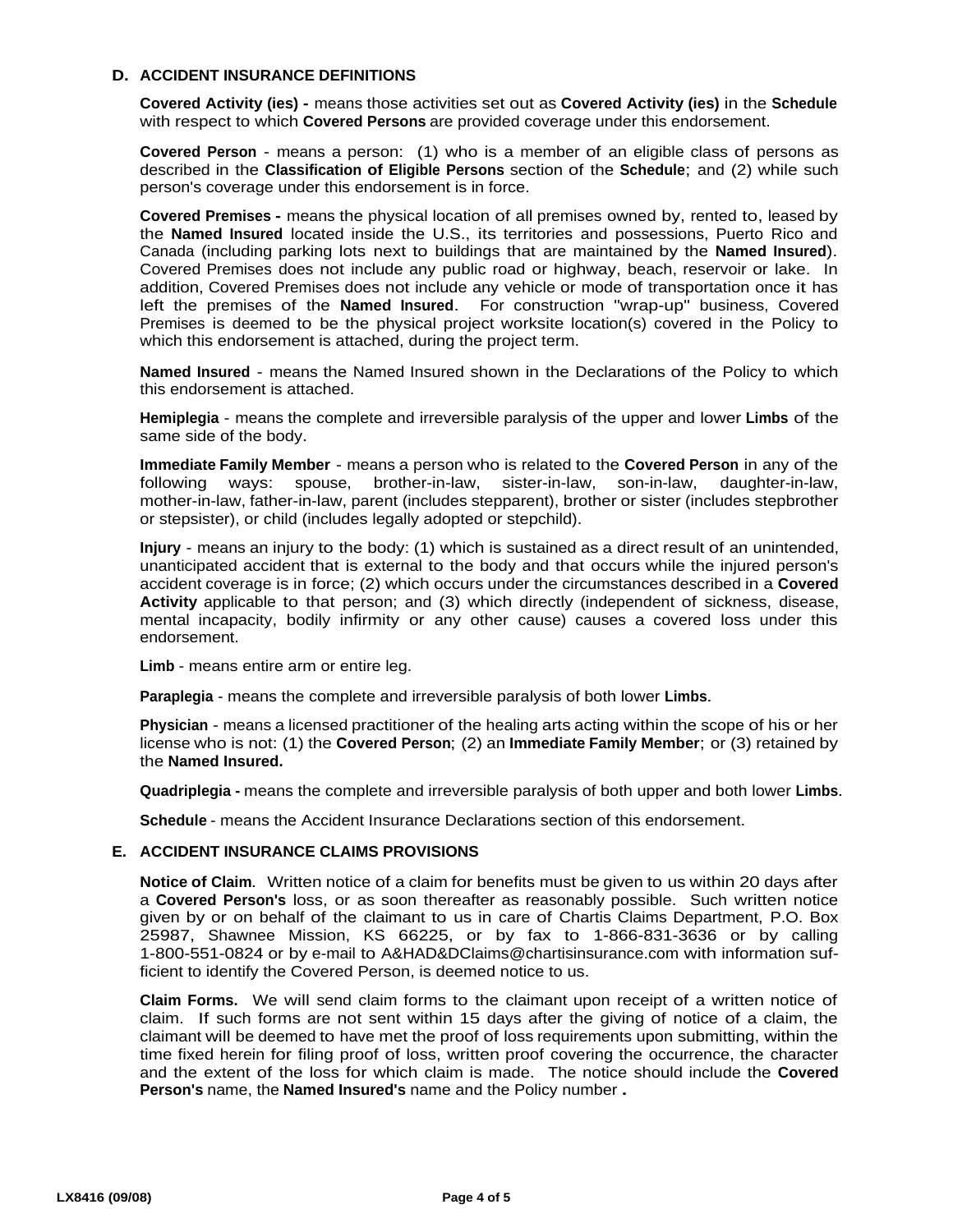**Proof of Loss.** Written proof of loss must be furnished to us within 90 days after the date of the loss. Failure to furnish proof within the time required neither invalidates nor reduces any claim if it was not reasonably possible to give proof within such time, provided such proof is furnished as soon as reasonably possible and in no event, except in the absence of legal capacity of the claimant, later than one year from the time proof is otherwise required.

**Payment of Claims.** Upon receipt of due written proof of death, payment for loss of life of a **Covered Person** will be made, in equal shares, to the survivors in the first surviving class of those that follow: the **Covered Person's** (1) spouse; (2) children; (3) parents; or (4) brothers and sisters. If no class has a survivor, the beneficiary is the **Covered Person's** estate.

Upon receipt of due written proof of loss, payments for all losses, except loss of life, will be made to (or on behalf of, if applicable) the **Covered Person** suffering the loss. If a **Covered Person** dies before all payments due have been made, the amount still payable will be paid as described above for loss of life.

If any payee is a minor or is not competent to give a valid release for the payment, the payment will be made to the legal guardian of the payee's property. If the payee has no legal guardian for his or her property, a payment not exceeding \$1,000 may be made, at our option, to any relative by blood or connection by marriage of the payee, who, in our opinion, has assumed the custody and support of the minor or responsibility for the incompetent person's affairs.

Any payment we make in good faith fully discharges our liability to the extent of the payment made.

**Time of Payment of Claims.** Benefits payable for any loss will be paid immediately upon our receipt of due written proof of the loss.

**Physical Examination and Autopsy.** We at our own expense have the right and opportunity to examine the person of any individual whose loss is the basis of claim hereunder when and as often as we may reasonably require during the pendency of the claim and to make an autopsy in case of death where it is not forbidden by law.

#### **F. ACCIDENT INSURANCE ADDITIONAL PROVISIONS**

**Accident Insurance Termination Date.** This coverage terminates automatically on the date the Policy terminates. Termination takes effect at 12:01 AM Standard Time at the address of the **Named Insured** on the date of termination.<br>Covered Person's Effective Date. A Covered Person's coverage under this endorsement begins

on the latest of: (1) the **Accident Insurance Effective Date**; (2) the date the person becomes a member of an eligible class of persons as described in the **Classification of Eligible Persons** section of the **Schedule**; or (3) the date the appropriate premium is paid for the **Covered Person**.

**Covered Person Termination Date.** A **Covered Person's** coverage under this endorsement ends on the earliest of: (1) the date the Policy is terminated; (2) the date this endorsement is terminated; or (3) the date the **Covered Person** ceases to be a member of any eligible class of persons as described in the **Classification of Eligible Persons** section of the **Schedule**. Termination of coverage will not affect a claim for a covered loss that occurred while the

**Covered Person's** coverage under this endorsement was in force.

**All other terms, conditions, and exclusions of the Policy shall remain unchanged.**

David Reesembar

**Authorized Representative OR Countersignature (In states where applicable)**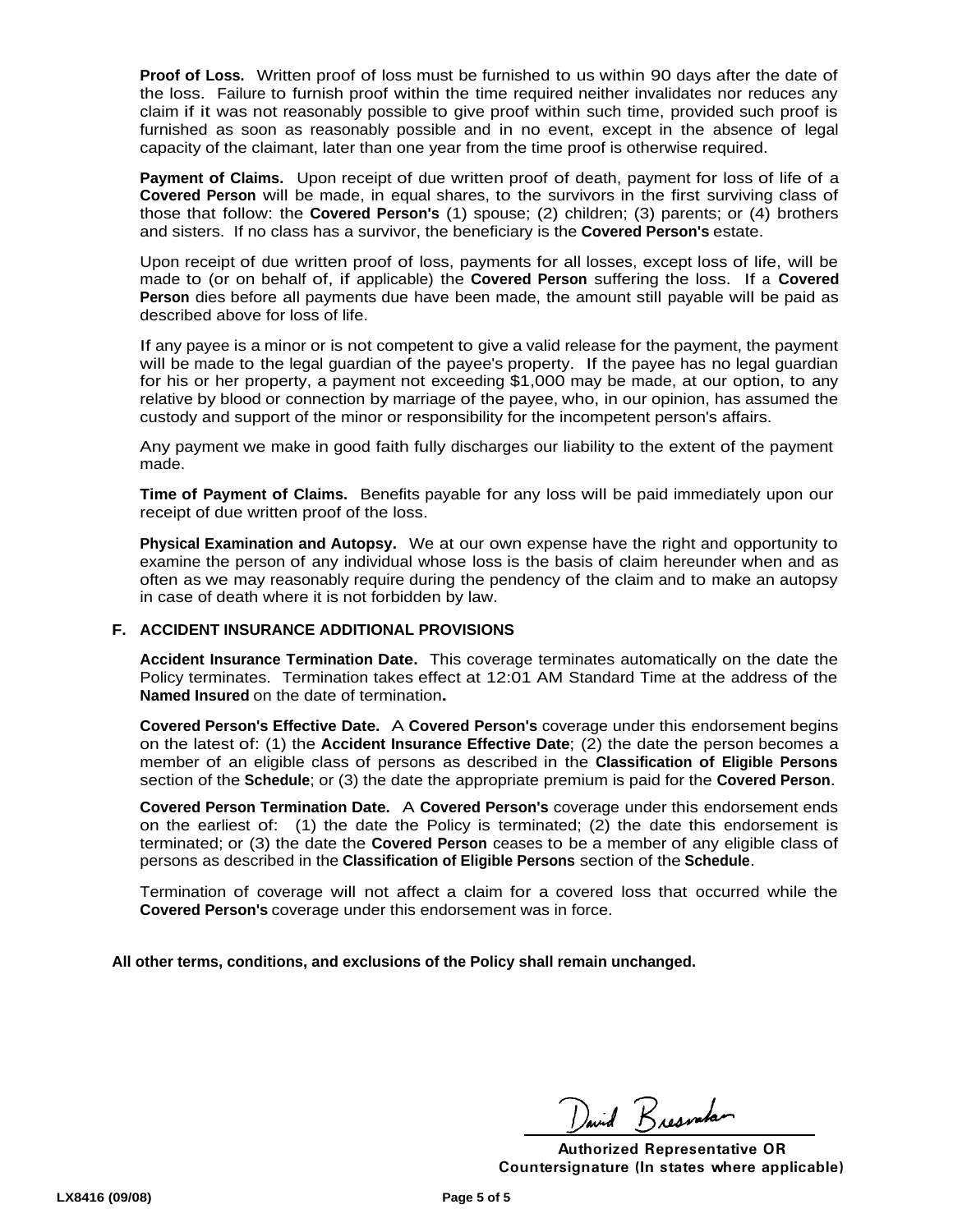**Forms a part of policy no.:** 024214351

#### **Issued to:** SCHOOL SUPPORT PURCHASING GROUP AND ALL ITS MEMBERS, AND THEIR OFFICERS, DIRECTORS&VOLUNTEERS

**By:** LEXINGTON INSURANCE COMPANY

#### **NUCLEAR ENERGY LIABILITY EXCLUSIONS ENDORSEMENT FOR USE WITH NOT FOR PROFIT PRIMARY AND NON FOLLOW EXCESS POLICY**

In consideration of the premium charged, it is hereby understood and agreed that the **Insurer** shall not be liable to make any payment for **Loss** in connection with any **Claim** made against any **Insured**:

- A. alleging, arising out of, based upon, attributable to, or in any way involving, directly or indirectly, the **Hazardous Properties** of **Nuclear Material**, including but not limited to:
	- (1) **Nuclear Material** located at any **Nuclear Facility** owned by, or operated by or on behalf of, the **Named Organization**, or discharged or dispersed therefrom;
	- (2) **Nuclear Material** contained in **Spent Fuel** or **Waste** which was or is at any time possessed, handled, used, processed, stored, transported or disposed of by or on behalf of the **Named Organization**;
	- (3) the furnishing by an **Insured** or the **Named Organization** of services, materials, parts or equipment in connection with the planning, construction, maintenance, operation or use of any **Nuclear Facility**; or
	- (4) **Claims** for damage or other injury to the **Named Organization** or its shareholders which allege, arise from, are based upon, are attributed to or in any way involve, directly or indirectly, the Hazardous Properties of Nuclear Material.
- B. (1) the **Hazardous Properties** of **Nuclear Material** . which is insured under a nuclear energy liability policy issued by Nuclear Energy Liability Insurance Association, Mutual Atomic Energy Liability underwriters, or Nuclear Insurance Association of Canada, or would be insured under any such policy but for its termination or exhaustion of its limit of liability; or,
	- (2) with respect to which: (a) any person or organization is required to maintain financial protection pursuant to the Atomic Energy Act of 1954, or any law amendatory thereof, or (b) the **Insured**  is, or had this policy not been issued would be, entitled to indemnity from the United States of America, or any agency thereof, under any agreement entered into by the United States of America, or any agency thereof, with any person or organization.

As used in this endorsement:

**"Hazardous Properties"** include radioactive, toxic or explosive properties.

**"Nuclear Facility"** means:

- (a) any **Nuclear Reactor**;
- (b) any equipment or device designed or used for
	- (1) separating the isotopes of uranium or plutonium,
	- (2) processing or utilizing **Spent Fuel**, or
	- (3) handling, processing or packaging **Wastes**;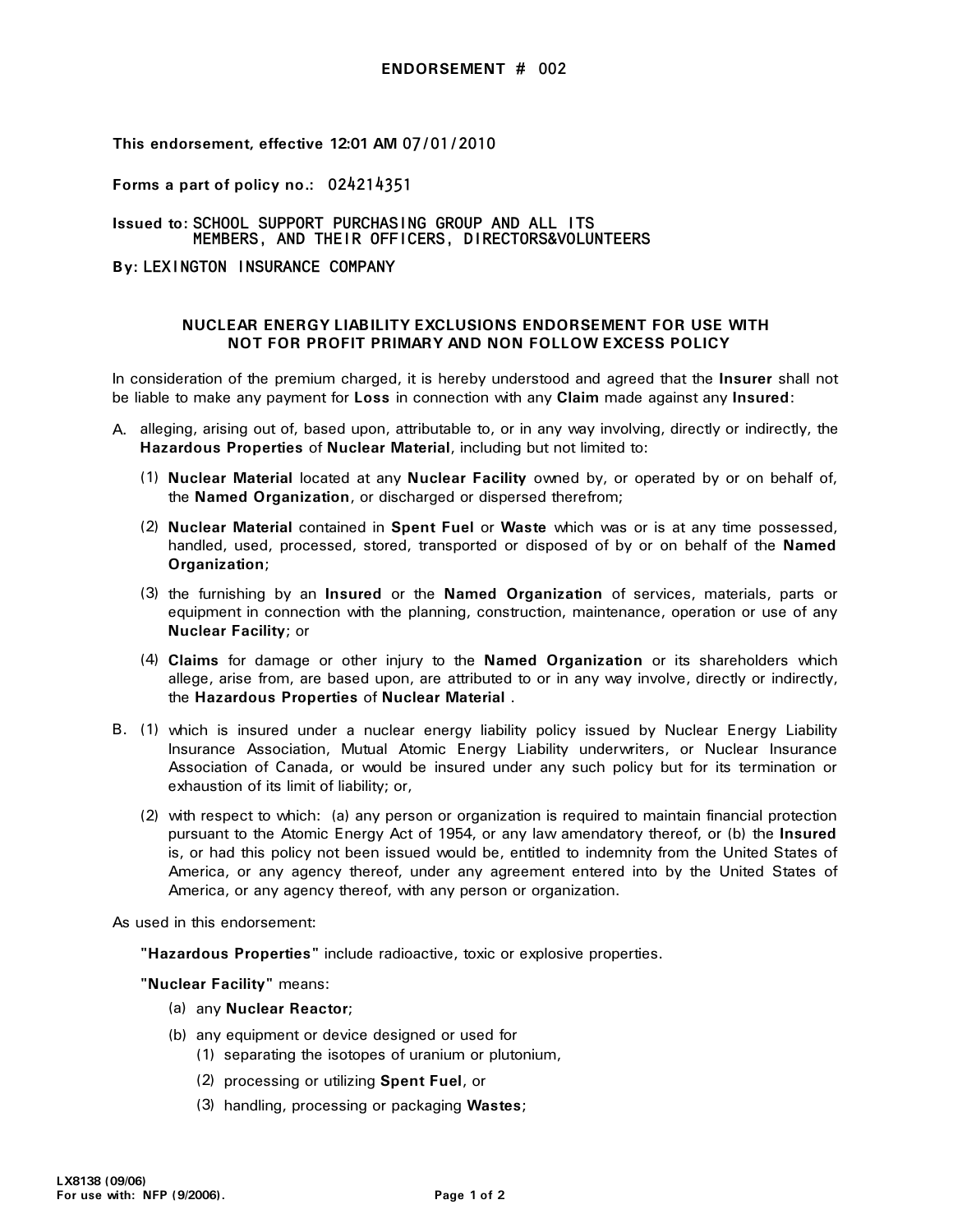- (c) any equipment or device used for the processing, fabricating or alloying of **Special Nuclear Material** if at any time the total amount of such material in the custody of the **Insured** at the premises where such equipment or device is located consists of or contains more than 25 grams of plutonium or uranium 233 or any combination thereof, or more than 250 grams of uranium 235; and
- (d) any structure, basin, excavation, premises or place prepared or used for the storage or disposal of **Waste**, and includes the site on which any of the foregoing is located, all operations conducted on such site and all premises used for such operations.

#### **"Nuclear Material"** means **Source Material**, **Special Nuclear Material** or **Byproduct Material**.

**"Nuclear Reactor"** means any apparatus designed or used to sustain nuclear fission in a selfsupporting chain reaction or to contain a critical mass of fissionable material.

**"Source Material," "Special Nuclear Material,"** and **"Byproduct Material"** have the meanings given them in the Atomic Energy Act of 1954 or in any law amendatory thereof.

**"Spent Fuel"** means any fuel element or fuel component, solid or liquid, which has been used or exposed to radiation in a **Nuclear Reactor**.

**"Waste"** means any waste material (1) containing **Byproduct Material** and (2) resulting from the operations by any person or organization of any **Nuclear Facility** included within the definition of **Nuclear Facility** under paragraph (a) or (b) thereof.

All other terms, conditions and exclusions of the policy remain unchanged.

David Reservator

**Authorized Representative OR Countersignature (In states where applicable)**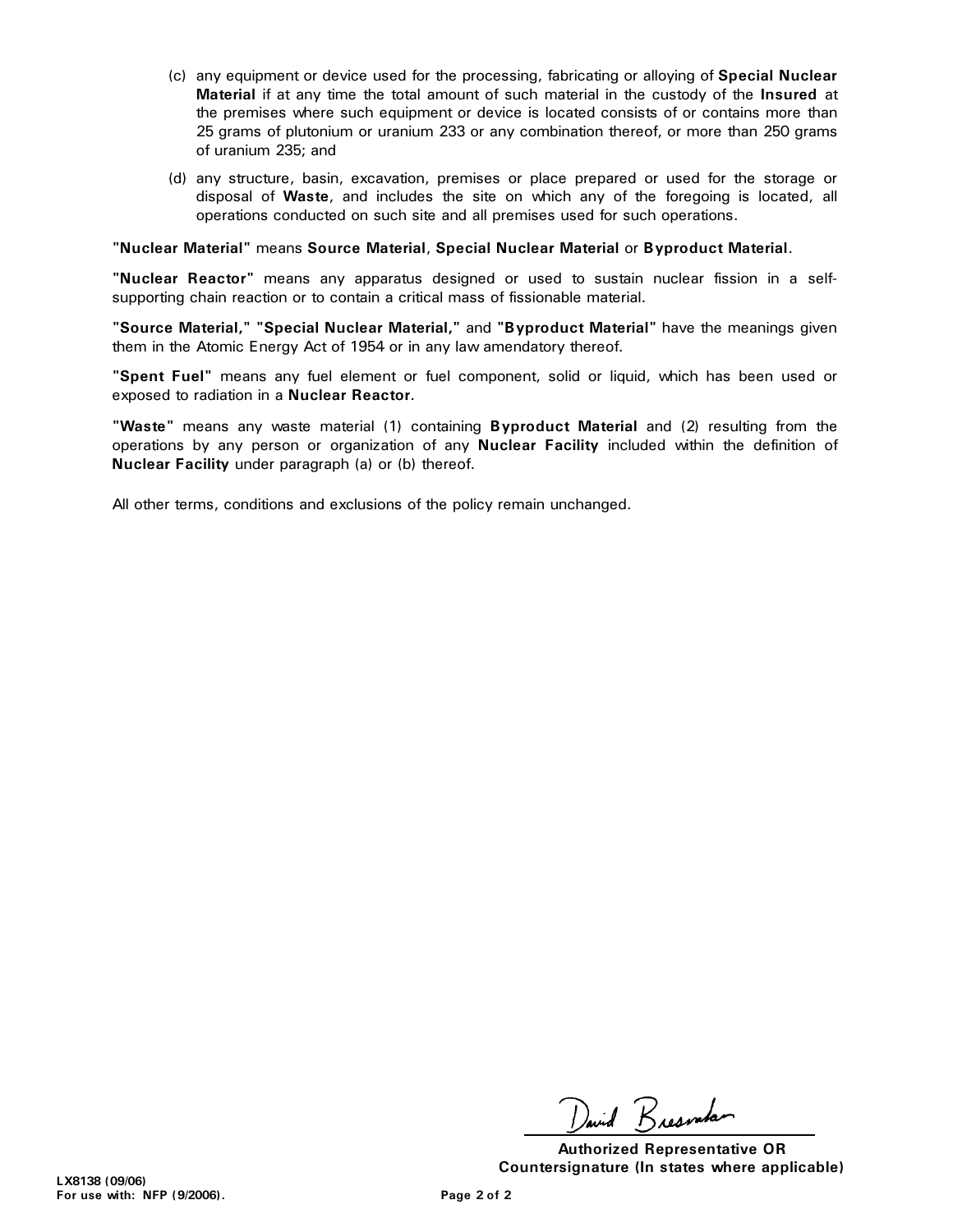**Forms a part of policy no.:** 024214351

**Issued to:** SCHOOL SUPPORT PURCHASING GROUP AND ALL ITS MEMBERS, AND THEIR OFFICERS, DIRECTORS&VOLUNTEERS

**By:** LEXINGTON INSURANCE COMPANY

#### **TERRORISM PREMIUM CHARGE ENDORSEMENT**

The **"Terrorism"** charge is included in the Policy Premium shown on the Declarations Page of this policy.

DEFINITION - The following definition of terrorism shall apply:

**"Terrorism"** means the use or threatened use of force or violence against person or property, or commission of an act dangerous to human life or property, or commission of an act that interferes with or disrupts an electronic or communication system, undertaken by any person or group, whether or not acting on behalf of or in any connection with any organization, government, power, authority or military force, when the effect is to intimidate, coerce or harm:

- (1) A government;
- (2) The civilian population of a country, state or community; or
- To disrupt the economy of a country, state or community. (3)

So long as the Terrorism Risk Insurance Act of 2002 (the "Act") is in effect, **"Terrorism"** includes a certified act of terrorism defined by Section 102. Definitions of the Act and any revisions or amendments thereto.

All other terms and conditions of the policy are the same.

David Reggerator

**Authorized Representative OR Countersignature (In states where applicable)**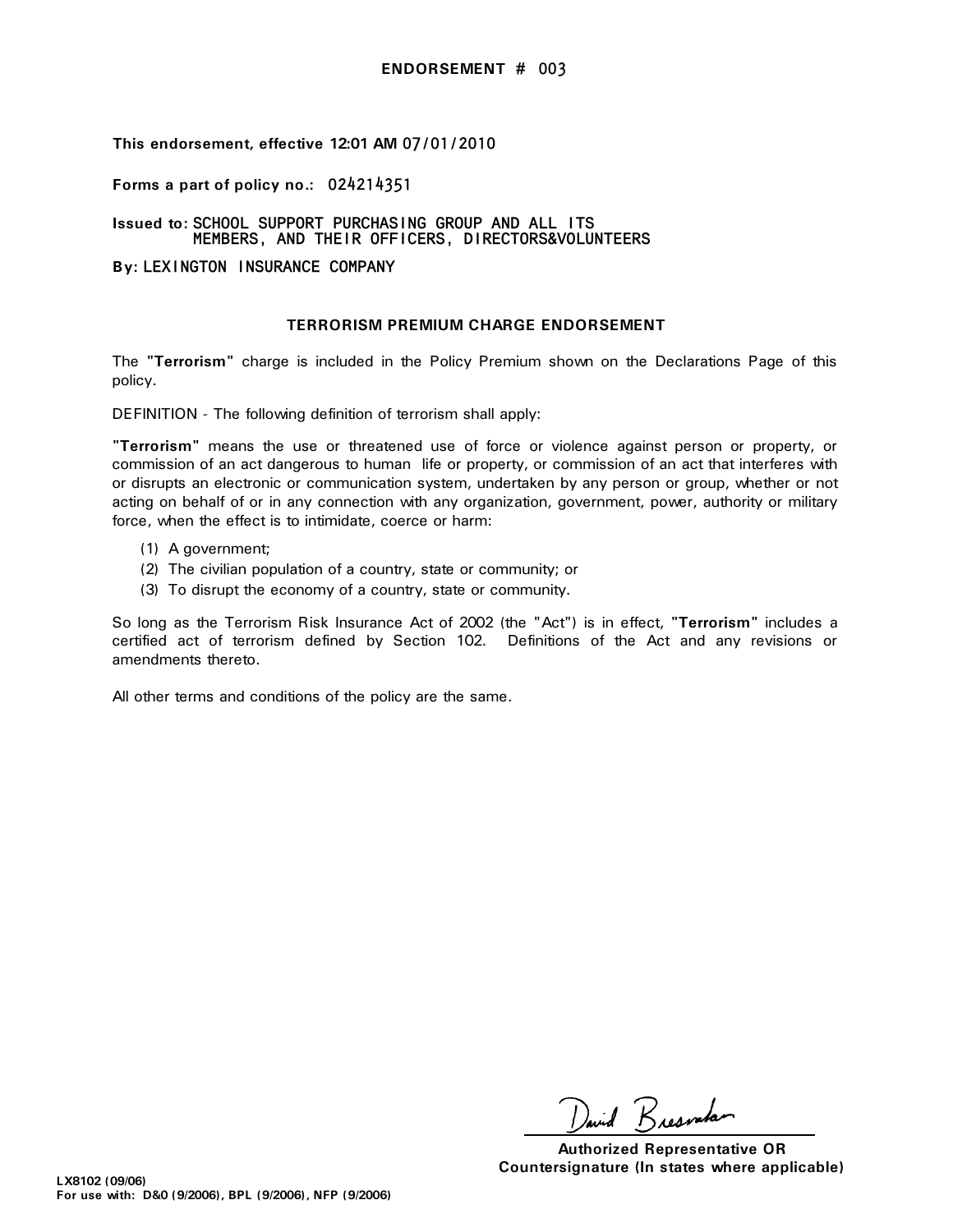## **Forms a part of policy no.:** 024214351

#### **Issued to:** SCHOOL SUPPORT PURCHASING GROUP AND ALL ITS MEMBERS, AND THEIR OFFICERS, DIRECTORS&VOLUNTEERS

### **By:** LEXINGTON INSURANCE COMPANY

#### **RETRO PRIOR ACTS EXCLUSION**

In consideration of the premium charged, it is hereby understood and agreed that this policy provides coverage for Loss arising from claims by reason of Wrongful Acts occurring on or after 07/01/07 and before the cancellation date or expiration date of this policy. Loss(es) arising out of the same or related Wrongful Act(s) shall be deemed to arise from the first such same or related Wrongful Act.

All other terms and conditions of the policy remain unchanged.

avid Reservation

**Authorized Representative OR Countersignature (In states where applicable)**